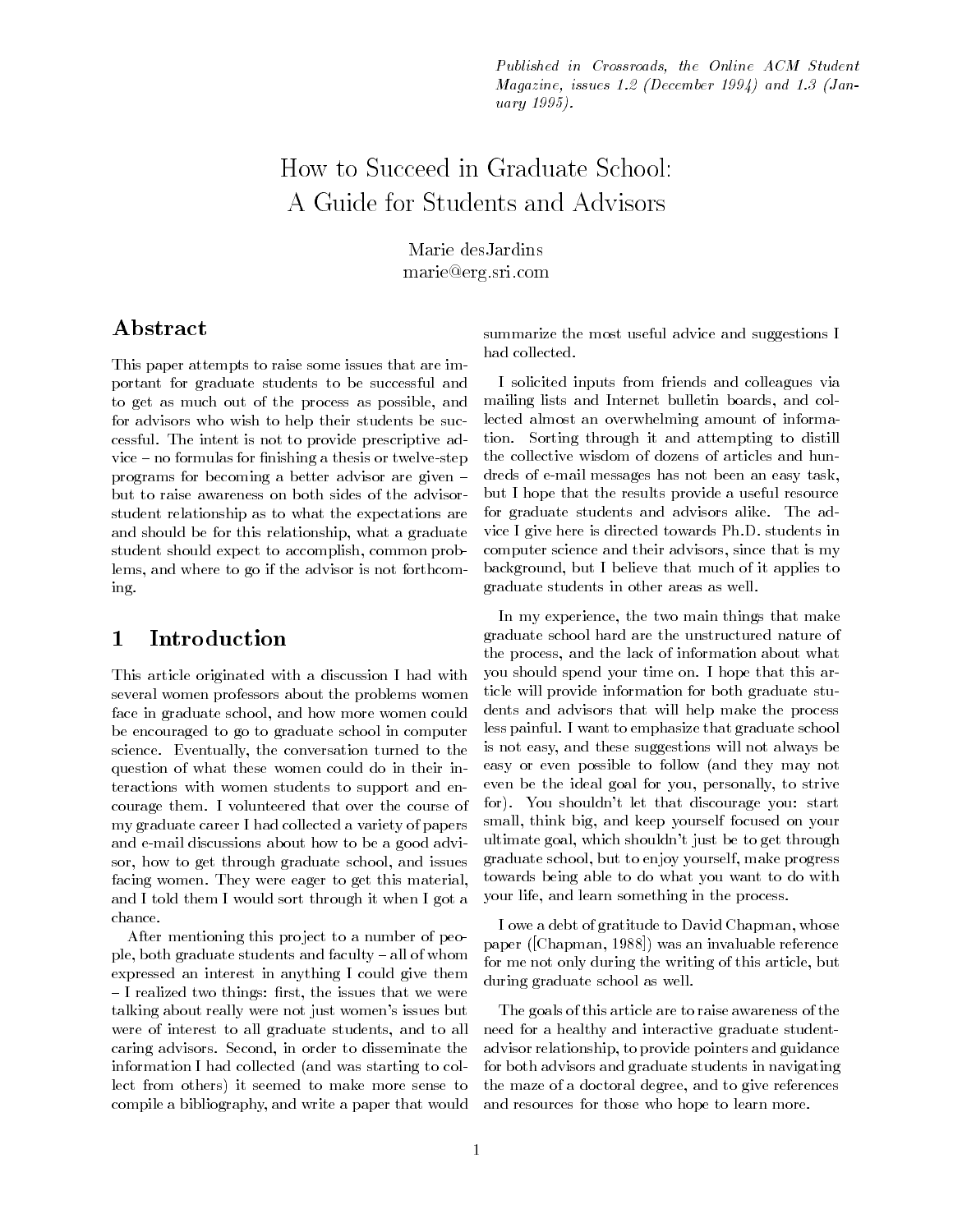## 2 Before You Start

Many headaches can be avoided by doing some advance planning. First, why go to graduate school at all? The usual reasons given are that a Ph.D. is required or preferred for some jobs, especially research and academic positions; that it gives you a chance to learn a great deal about a specific area; and that it provides an opportunity to develop ideas and perform original research Wanting to delay your job hunt is probably not a good enough reason. Over the past decade, research and academic positions have become more difficult to find, and many recent Ph.D.s end up "killing time" in a series of postdoctoral positions, or taking non-research jobs Having a PhD is not a guarantee of finding a better job in and of itself! In addition graduate school is a lot of work and requires strong motivation and focus. You have to really want to be there to make it through

It helps to have a good idea of what area you want to specialize in, and preferably a couple of particular research projects you might like to work on, although many graduate students change their minds about research projects and even specialization field after they start school. Look for books and current journals and conference proceedings in your area, and read through them to get an idea of who's doing what where. (You'll be doing a *lot* of reading once you start graduate school, so you might as well get used to it.) This is where advisors first enter the scene: faculty members ought to be willing to talk to undergraduates and help them find out more about research areas and graduate schools. Try to get involved in research: ask professors and TAS  $\sim$  TAS  $\sim$  TAS  $\sim$  TAS  $\sim$  TAS  $\sim$  TAS  $\sim$  TAS  $\sim$  TAS  $\sim$  TAS  $\sim$  TAS  $\sim$  TAS  $\sim$  TAS  $\sim$  TAS  $\sim$  TAS  $\sim$  TAS  $\sim$  TAS  $\sim$  TAS  $\sim$  TAS  $\sim$  TAS  $\sim$  TAS  $\sim$  TAS  $\sim$  TAS  $\sim$  TAS they need someone to work on an ongoing project, or start an independent research project, with guidance  $\,3\,$ from a faculty member

Contact faculty members and graduate students at the schools you're interested in. Tell them about your background and interests and ask them what research projects they're working on. A good way to do this is via electronic mail if possible e-mail is much easier and quicker to respond to than a paper letter. A good advisor will be willing to answer these kinds of inquiries (although if they're busy they may give you only a brief answer or point you towards a graduate student  $-$  you'll have to use your intuition to decide whether they are brushing you are as just busy you are you can't get any answer at all, consider that that individual might not end up being a very accessible advisor Asking these questions will help you narrow down your choices and may increase your chances of admission if the professors you contact become inter-

ested in working with you

Your best bet is to find a school where there are at least two faculty members you'd be interested in working with. That way, if one doesn't work out, or is too busy to take on a new student, you have a fallback position. Breadth of the graduate program (i.e., highquality in a broad range of subareas is also a broad range of subareas is also a broad range of subareas is also a broad range of  $\sim$ good thing to look for in a school, especially if you're not entirely certain what you want to specialize in

It's also important to most people to feel comfortable with the community of graduate students. It pays to talk to some of the graduate students (both junior and senior and senior and senior and senior  $\mathcal{U}$ advisors are good, and what kinds of support (financial and psychological are available Because there are so many students applying to each school, even highly qualified applicants are often rejected. You should apply to a range of programs  $-$  and don't take it personally if you do get rejected by some of them

your professors and work managers (this is very im portant for getting good recommendations working your area of interest), and getting a high score on thinking early about sources of funding: apply for an You can increase your chances of getting into graduate school by developing good relationships with on a research project, having a clear sense of what you want to work on (although it's always all right to change your mind later many mind later than  $\mathcal{A}$ in your field and in related fields (for example, psychology classes are useful for AI students are useful for AI students are useful for AI students and AI students good grades especially in upper division classes in the GRE if required. Also, it's a good idea to start NSF fellowship, for example (see Section  $3.5$  for more ideas on nding funding

## Doing Research

 but how do you start What should you spend your For many new graduate students graduate school is unlike anything else they've done. Sometimes it's hard to know exactly what it is you're supposed to be learning. Yes, you have to complete a dissertation, time doing

case the called two or more years until completion with  $\sim$ Graduate school is a very unstructured environment in most cases Graduate students typically take nine hours or less of coursework per semester, especially after the second year. For many, the third year - after coursework is largely finished and preliminary exams have been completed  $-$  is a very difficult and stressful period. This is when you're supposed to find a thesis topic, if you're not one of the lucky few who has already found one. Once you do find a topic, you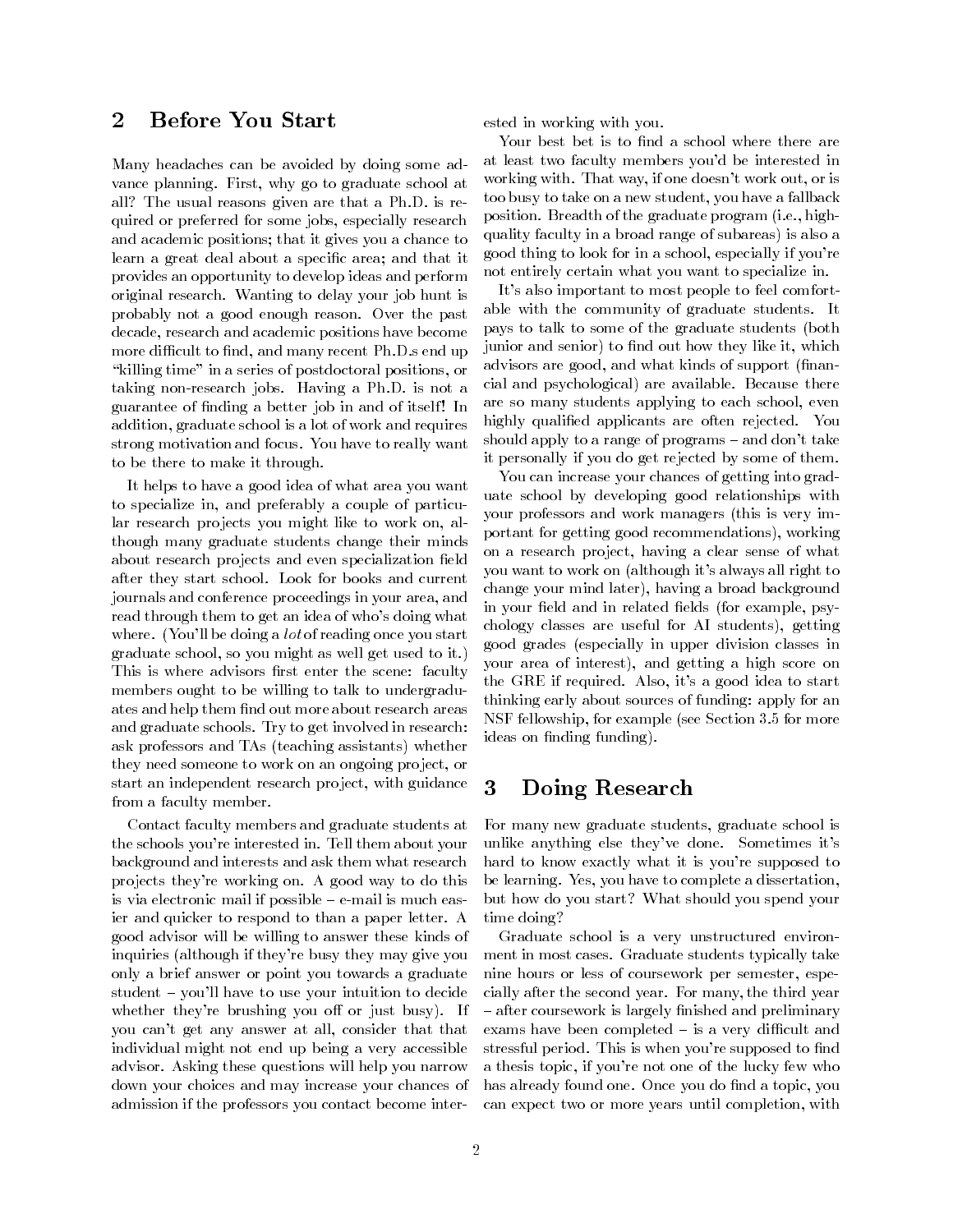very few landmarks or milestones in sight

The following sections talk about the day-to-day process of doing research, criticism and feedback, working on the thesis, and financial support for research

#### 3.1 The Daily Grind

Being a good researcher involves more than "merely" coming up with brilliant ideas and implementing them. Most researchers spend the majority of their time reading papers, discussing ideas with colleagues, writing and revising papers, staring blankly into  $space = and, of course, having brilliant ideas and im$ plementing them

Section 4 discusses the process and importance of becoming part of a larger research community, which is a critical aspect of being a successful researcher This section contains ideas on keeping track of where you're going, and where you've been, with your research, staying motivated, and how to spend your time wisely

Keeping a journal of your research activities and ideas is very useful. Write down speculations, interesting problems, possible solutions, random ideas, references to look up, notes on papers you've read, outlines of papers to write, and interesting quotes. Read back through it periodically. You'll notice that the bits of random thoughts start to come together and form a pattern, often turning into a research project or even a thesis topic. I was surprised, looking back through my journal as I was finishing up my thesis how early and often similar ideas had cropped up in my thinking, and how they gradually evolved into a dissertation

You'll have to read a lot of technical papers to become familiar with any field, and to stay current once you've caught up. You may find yourself spending over half of your time reading, especially at the beginning. This is normal. It's also normal to be overwhelmed by the amount of reading you think you "should" do. Try to remember that it's impossible to read everything that might be relevant: instead, read selectively. When you first start reading up on a new field, ask your advisor or a fellow student what the most useful journals and conference proceedings are in your field, and ask for a list of seminal or "classic" papers that you should definitely read. For AI restarting a useful you and going to determine a point of points. is Agre's [1982] summary of basic AI references. Similar documents may exist for other research areas ask around, and cruise the information superhighway. Start with these papers and the last few years of jour-

nals and proceedings

 you havent completely lost interest already glance to summarize as you read. And if you do need to Before bothering to read *any* paper, make sure it's worth it. Scan the title, then the abstract, then  $-$  if at the introduction and conclusions. (Of course, if your advisor tells you that this is an important paper, skip this preliminary step and jump right in!) Before you try to get all of the nitty-gritty details of the paper, skim the whole thing, and try to get a feel for the most important points. If it still seems worthwhile and relevant, go back and read the whole thing. Many people find it useful to take notes while they read. Even if you don't go back later and reread them, it helps to focus your attention and forces you refresh your memory later, rereading your notes is much easier and faster than reading the whole paper

A few other points to keep in mind as you read and evaluate papers

- $\bullet$  Make sure the ideas described really worked  $\hspace{0.1mm}$  as opposed to just being theoretically valid or tested on a few toy examples
- $\bullet$  Iry to get past buzzwords: they may sound good, but not mean much. Is there substance and an interesting idea underneath the jargon
- $\bullet$  10 really understand a paper, you have to understand the motivations for the problem posed the choices made in finding a solution, the assumptions behind the solution, whether the assumptions are realistic and whether they can be removed without invalidating the approach, future directions for research, what was actually accomplished or implemented, the validity (or lack thereof of the theoretical justications or empirical demonstrations, and the potential for extending and scaling the algorithm up

 them again later and set up an online bibliography students (and eventually, perhaps, advisees). Keep the papers you read filed away so you can find  $(BibText is a popular format, but anything consist$ tent will do it useful to add extra elds for additional to add extra elds for additional to add extra elds for keywords, the location of the paper (if you borrowed the reference from the library or a friend and a short summary of particularly interesting papers. This bibliography will be useful for later reference, for writing your dissertation, and for sharing with other graduate

#### 3. Staying Motivated

 be very hard to maintain a positive attitude and stay At times, particularly in the "middle years," it can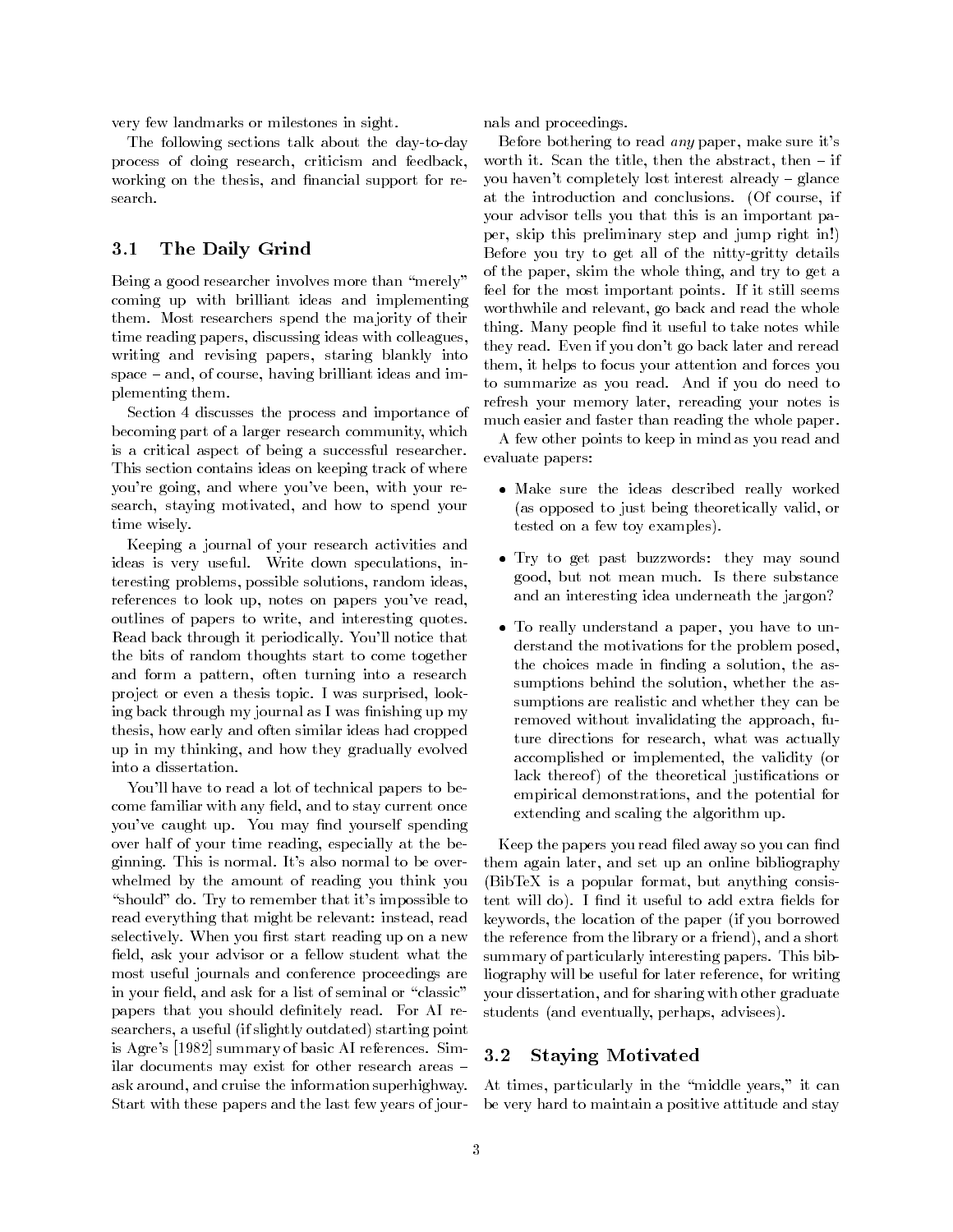motivated. Many graduate students suffer from insecurity, anxiety, and even boredom. First of all, realize that these are normal feelings. Try to find a sympathetic ear  $-$  another graduate student, your advisor, or a friend outside of school. Next, try to identify why you're having trouble and identify concrete steps that you can take to improve the situation. To stay focused and motivated, it often helps to have organized activities to force you to manage your time and to do something every day Setting up regular meetings with your advisor, attending seminars, or even extracurricular activities such as sports or music can help you to maintain a regular schedule

Chapman [1988] enumerates a number of "immobilizing shoulds" that can make you feel so guilty and unworthy that you stop making progress. Telling yourself that you *should* have a great topic, that you should finish in n years, that you should work 4, or  $8$ , or 12 hours a day isn't helpful for most people. Be realistic about what you can accomplish, and try to concentrate on giving yourself positive feedback for tasks you do complete, instead of negative feedback for those you don't.

Setting daily, weekly, and monthly goals is a good idea, and works even better if you use a "buddy system" where you and another student meet at regular intervals to review your progress. Try to find people to work with: doing research is much easier if you have someone to bounce ideas off of and to give you feedback

Breaking down any project into smaller pieces is always a good tactic when things seem unmanageable At the highest level, doing a master's project before diving into a PhD dissertation is generally a good idea and is mandatory at some schools at some schools at some schools at some schools at some schools at some ter's gives you a chance to learn more about an area, do a smaller research project, and establish working relationships with your advisor and fellow students

The divide-and-conquer strategy works on a dayto-day level as well Instead of writing an entire thesis, focus on the goal of writing a chapter, section, or outline. Instead of implementing a large system, break off pieces and implement one module at a time. Identify tasks that you can do in an hour or less; then you can come up with a realistic daily schedule If you have doubts, don't let them stop you from accomplishing something  $-\theta$  take it one day at a time. Remember, every task you complete gets you closer to finishing. Even if you don't make any obvious progress, you'll have learned something, although it may be "don't waste your time on this task again!"

### Getting to the Thesis

ing the dissertation. The process of finding a thesis tions and goals. If not, you may need to be more yourself from the world: try to go out and find the The hardest part of getting a Ph.D. is, of course, writtopic, doing the research, and writing the thesis is different from anything most students have done before. If you have a good advisor and support network, you'll be able to get advice and help in setting direcindependent. If this is the case, don't just isolate resources and support you need from professors, other graduate students, mailing lists, friends, family, and publications like this one

### Finding an Advisor

 one you can get along with Finding the right advisor can help you immeasurably in successfully completing a thesis. You should ideally have selected the schools you applied to by identifying faculty members you'd like to work with. If not, start looking around as early as possible. Of course, the ideal advisor will be in the area you're interested in working in, will actively be doing highquality reseach and be involved in and respected by the research community; and a just community will be some

visors are/were, how quickly the advisor's students work encouraging independence handing out top-Read research summaries by faculty members which are usually published by the department  $\mathcal{G}$ to talks they give, and attend or audit courses given by professors you might be interested in working with Talk to other graduate students and recent graduates Ask them how their relationships with their adgraduate, and how successful (well recognized, highquality that the interese research is What kinds of relationships of relationships of relationships of relationships of relationships of relationships of relationships of relationships of relationships of relationships of do they have - frequent interactions, collaborative ics or helping students to create individual research areas or a more hands-hands-hands-hands-hands-hands-hands-hands-hands-hands-hands-hands-hands-hands-hands-hand

Other things to find out about potential advisors:

- $\bullet$  What is the average time their Ph.D. students take to finish their degrees? What is the dropout rate for their students
- $\bullet$  How long have they been on the faculty: There are advantages and disadvantages to being one of the first members of a new research group. On the positive side, you often have more freedom to choose your research topic and to influence the direction of the group's research. On the negative side, you may be more isolated (since there wont be ontaring graduate students in the group  $\mathbf{g}$ your advisor won't have as much experience, and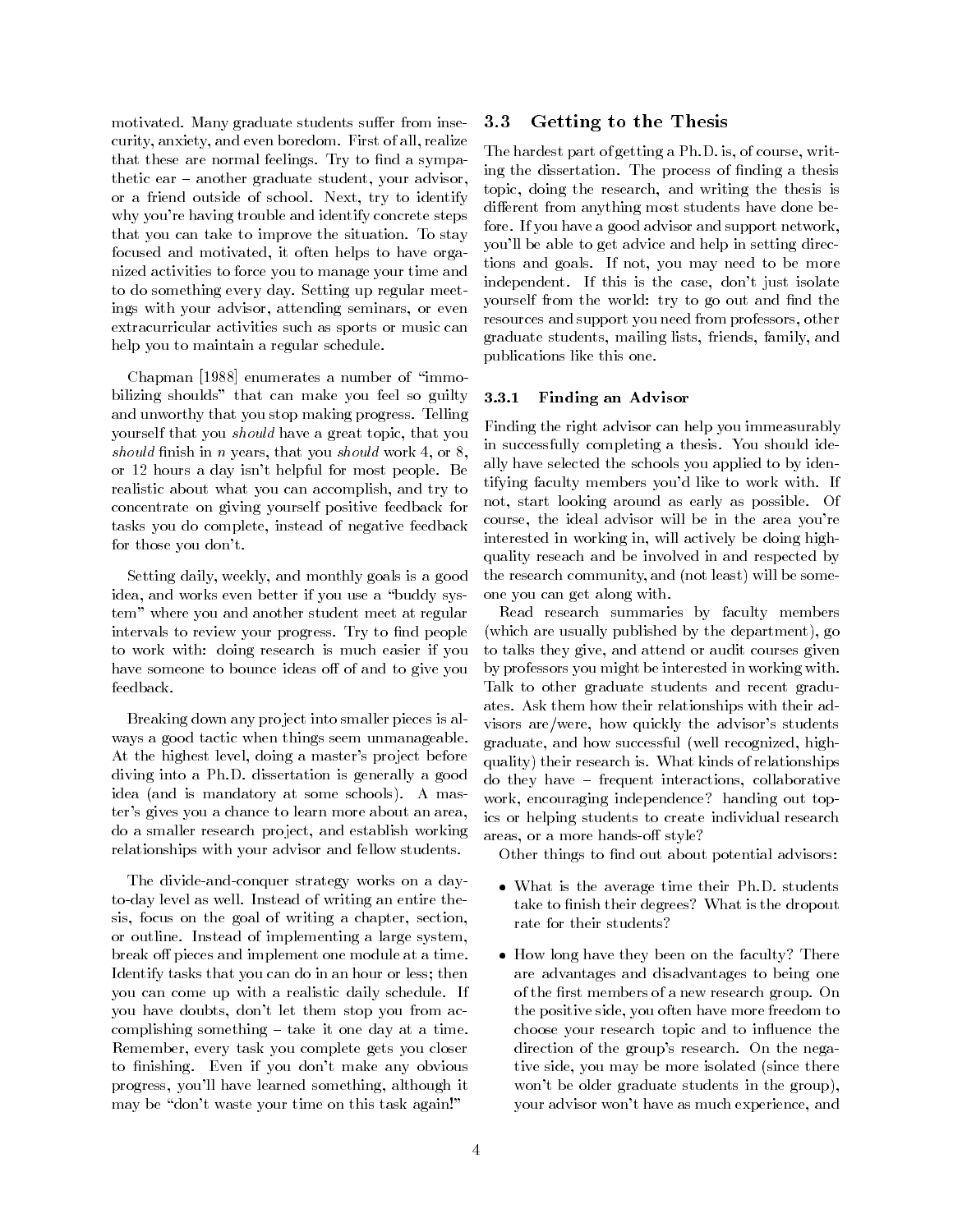if they don't get tenure you may be scrambling for a new advisor several years into your thesis

A good advisor will serve as a mentor as well as a source of technical assistance A mentor should provide, or help you to find, the resources you need nancial equipment and psychological support and psychological support  $\mathbb{I}$ troduce you and promote your work to important people in your field; encourage your own interests, rather than promoting their own; be available to give you advice on the direction of your thesis and your career; and help you to find a job when you finish. They should help you to set and achieve long-term and show that is not seen the show that is a set of the second term of the second state  $\mathcal{L}_t$ 

Once you identify one or more potential advisors get to know them. Introduce yourself and describe the area you're interested in. Attend their research group meetings if they hold them regularly. Give them a copy of a research proposal if you have a good idea of what you want to work on, and ask for comments. Ask whether they have any TA or RA (research assistant positions available or if there are any ongoing research projects that you could get involved with. Read their published papers, and the work of their students. Drop by during office hours and ask questions or make comments. Offer to read drafts of papers – and do more than just proofread see Section and Section

The type of relationship that each student needs with an advisor will be different. Some students prefer to be given more direction, to have frequent contact, and to be "checked up on." Others are more independent. Some may need contact but be selfconscious about asking for it Other things that vary include what kinds of feedback is preferred (lots of "random" ideas vs. very directed feedback (pointers working individually vs in groups working on an established research project vs. a new, independent effort; working in the same area as your advisor vs. doing an "outside" thesis.

You may find that your thesis advisor doesn't always give you all of the mentoring that you need Multiple mentors are common and useful; they may include other faculty members in your department or elsewhere, senior graduate students, or other colleagues to see Section and to see Section and to see Section and to see Section and to see Section and to see consider changing thesis advisors if your advisor is inaccessible or disinterested, gives you only negative feedback, doesn't have the technical background to advise you on your thesis, or harasses you (see Section and the state of the state of the state of the state of the state of the state of the state of the state o

The most important thing is to ask for  $(i.e., de$ mand pointers, when you need to

### -- Finding a Thesis Topic

 or so If you have a good idea of what you want to  $down the road$ . Doing a master's project is often a good idea (and is required by some schools and a some school school and oppropriately scaled-down topic may be dicult having the ideal topic is also less important, since you will have the chance to move on after only a year do your Ph.D. dissertation on, choosing a master's project that will lead into the dissertation is wise you will get a head start on the Ph.D., or may decide that you're not interested in pursuing the topic after all (saving yourself a lot of work and grief farther

> A good source of ideas for master's projects (and sometimes for dissertation topics, we therefore work work section of papers you're interested in. Try developing and implementing an extension to an existing system or technique

> interesting to you, to your advisor, and to the re search community As with many aspects of graduate part on the relationship you have with your advisor dents Be wary of the advisor who seems willing to let you pursue any research direction at all You prob they may lose interest in you when the next graduate Generally speaking, a good Ph.D. thesis topic is school, the balance you find will depend at least in s ener professors have well dened tengthen researches programs and expect their students to contribute directly to this program. Others have much looser, but still related, ongoing projects. Still others will take on anyone with an interesting idea, and may have a broad range of interesting ideas to offer their stuably won't get the technical support you need, and student with a neat idea comes along

> in simply because its your advisors pet area it will may be left hanging if your advisor moves on to a ity, if you is not personally excited about the topic, most people nish dissertations If you pick a topic that you're not truly interested be difficult to stay focused and motivated  $-$  and you different research area before you finish. The same is true for choosing a topic because of its marketabilyou'll have a harder time finishing and a harder time convincing other people that your research is interesting. Besides, markets change more quickly than

 never be able to read everything that might be rele-In order to do original research, you must be aware of ongoing research in your field. Most students spend up to a year reading and studying current research to identify important open problems. However, you'll vant  $-$  and new work is always being published.

Try to become aware and stay aware of directly related research  $-$  but if you see new work that seems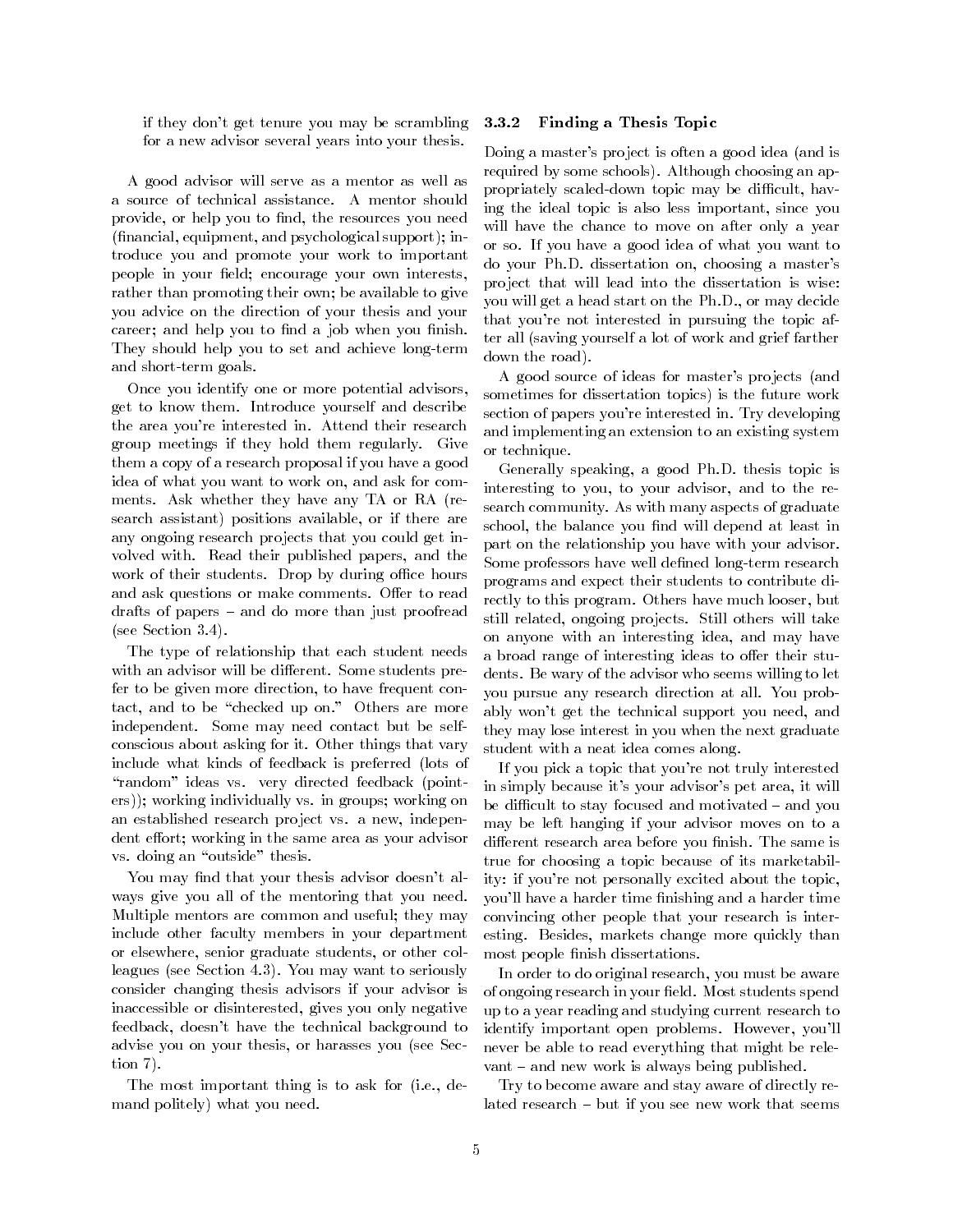to be doing exactly what you're working on, don't panic. It's common for graduate students to see a related piece of work and think that their topic is ruined. If this happens to you, reread the paper several times to get a good understanding of what they've really been accomplished. Show the paper to your advisor or someone else who's familiar with your topic and whose opinions you respect Introduce yourself to the author at a conference or by e-mails and tell them about your work By starting a dialogue, you will usually find that their work isn't quite the same, and that there are still directions open to you. You may even end up collaborating with them. Good researchers welcome the opportunity to interact and collaborate with someone who's interested in the same problems they are

To finish quickly, it's usually best to pick a narrow, well defined topic. The downside of this approach is that it may not be as exciting to you or to the research community If youre more of a risk-taker choose a topic that branches out in a new direction The danger here is that it can be difficult to carefully define the problem, and to evaluate the solution you develop. If you have a topic like this, it helps a lot to have an advisor or mentor who is good at helping you to focus and who can help you maintain a reasonably rigorous approach to the problem

In the extreme case, if your topic is so out of the ordinary that it's unrelated to anything else, you may have difficulty convincing people it's worthwhile. Truly innovative research is, of course, exciting and often pays back in recognition from the research com $munity - or you could just be out in left field. If you$ have a far-out topic be sure that people are actually be sure that people are actually be sure that people are ally *interested* in it, or you'll never be able to "sell" it later, and will probably have trouble getting your work published and finding a job. In addition, it will be hard to find colleagues who are interested in the same problems and who can give you advice and feedback

In any case, a good topic will address important issues. You should be trying to solve a real problem, not a toy problem (or worse yet, no problem at all the solid theoretical work good theoretical work good theoretical work good theoretical work good theoretical work good theoretical work good theoretical work good theoretical work good theoretical work good theoret empirical results or, preferably, both; and the topic will be connected to  $-$  but not be a simple variation on or extension of - existing research. It will also be significant yet manageable. Finding the right size problem can be difficult. One good way of identifying the right size is to read other dissertations. It's also useful to have what Chapman  $[1988]$  calls a "telescoping organization"  $-$  a central problem that's solvable and acceptable, with extensions and additions that

are "successively riskier and that will make the thesis more exciting If the gee-whiz additions dont pan out, you'll still have a solid result.

 tious what sections in each chapter A good way to focus on a topic is to write onesentence and one-paragraph descriptions of the prob lem you want to address, and do the same for your proposed *solution*; then write an outline of what a thesis that solved this problem would look like (i.e., what chapters would be included, or, if you're ambi-

 of solving lots of small unrelated problems that dont Sometimes finding a small problem to work on and building on it in a "bottom up" fashion can work equally well, as long as you don't fall into the trap lead to a coherent, solid, substantial piece of research  $(i.e., a thesis).$ 

Remember that a thesis is only a few years of your work, and that  $-$  if all goes well  $-$  your research career will continue for another 30 or 40. Don't be afraid to leave part of the problem for future work, and don't compare yourself to senior researchers who have years of work and publications to show for it. (On the other hand, if you identify too much future work, your thesis wont look very exciting by comparison Graduate students often pick overly ambitious topics (in theory your advisor will help you to identify a realistic size problem Dont overestimate what other people have done Learn to read between the lines of grandiose claims (something else a good advisor will help you to do

 proposal Even if they dont this is a good rst step line possible solutions and identify evaluation crite youve already done in the process of choosing the Some schools may require that you write a thesis to take. It forces you to define the problem, outria; and it will help you to get useful feedback from your advisor and other colleagues Writing a good thesis proposal will take up to several months, depending on how much background work and thinking topic

The proposal should provide a foundation for the dissertation. First, you must circumscribe the problem and argue convincingly that it needs to be solved and that you have a methodology for solving it You must identify and discuss related work: has this problem been addressed before? What are the shortcomings of existing work in the area, and how will your approach differ from and be an improvement over these methods

 much detail as possible and give a detailed plan of the Present your ideas for solving the problem in as remaining research to be done. The proposal should include, or be structured as, a rough outline of the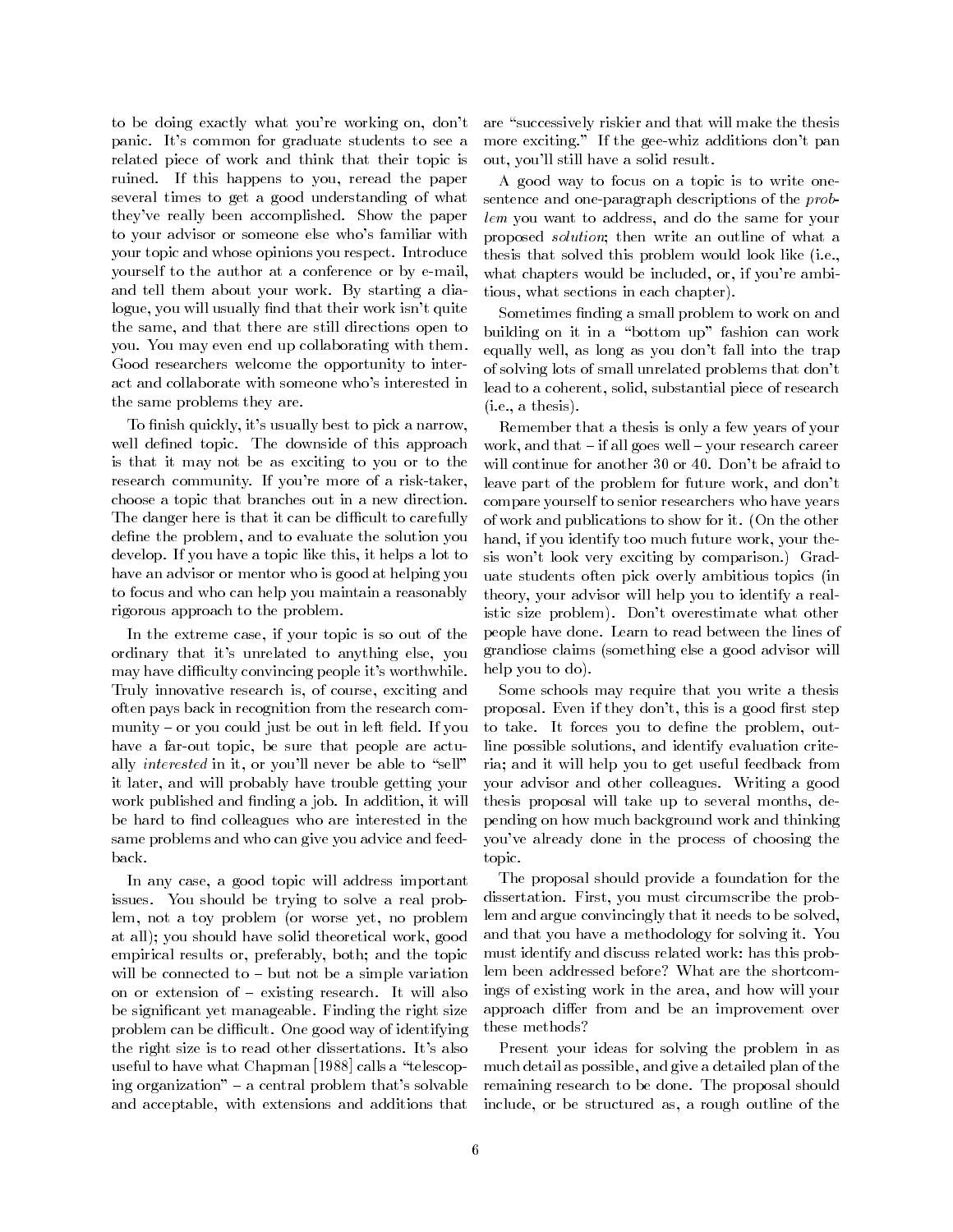thesis itself. In fact, unless your final topic differs significantly from your proposed topic (which many do you may be able to reuse parts of the proposal in the thesis

You will probably have to take an oral exam in which you present and/or answer questions about your proposal. Be sure that your committee members are as familiar as possible with your work beforehand. Give them copies of the proposal, and talk to them about it. During the exam, don't panic if you don't know the answer to a question. Simply say, "I'm not sure" and then do your best to analyze the question and present possible answers. Your examining committee wants to see your analytical skills not just hear canned answers to questions you were expecting. Give a practice talk to other students and faculty members. Remember: you know more about your thesis topic than your committee; you're teaching them something for a change

### Writing the Thesis

Graduate students often think that the thesis happens in two distinct phases: doing the research, and writing the dissertation. This may be the case for some students, but more often, these phases overlap and interact with one another. Sometimes it's difficult to formalize an idea well enough to test and prove it until you've written it up; the results of your tests often require you to make changes that mean that you have to go back and rewrite parts of the thesis and the process of developing and testing your ideas is almost never complete (there's always more that you could do so that many graduate students end up "doing research" right up until the day or two before the thesis is turned in

and divided and divide-probach works as well for a well for the set of the set of the set of the set of the set writing as it does for research. A problem that many graduate students face is that their only goal seems to be "finish the thesis." It is essential that you break this down into manageable stages, both in terms of doing the research and when writing the thesis. Tasks that you can finish in a week, a day, or even as little as half an hour are much more realistic goals. Try to come up with a range of tasks, both in terms of duration and difficulty. That way, on days when you feel energetic and enthusiastic, you can sink your teeth into a solid problem, but on days when you're rundown and unmotivated, you can at least accomplish a few small tasks and get them off your queue.

It also helps to start writing at a coarse granularity and successively refine your thesis. Don't sit down and try to start writing the entire thesis from beginning to end. First jot down notes on what you want

 a rough cut a note to yourself a list of bulleted points and move on your cancel the same back to always come always come back to to cover; then organize these into an outline (which will probably change as you progress in your research and writing Start drafting sections beginning with those you're most confident about. Don't feel obligated to write it perfectly the first time: if you can't get a paragraph or phrase right, just write something the hard parts later; the important thing is to make steady progress

 less familiar with your subject than you are Explain When writing a thesis, or any technical paper, realize that your audience is almost guaranteed to be your motivations, goals, and methodology clearly. Be repetitive without being boring by presenting your ideas at several levels of abstraction, and by using examples to convey the ideas in a different way.

 logical support and preferably that they be familiar Having a "writing buddy" is a good idea. If they're working on their thesis at the same time, so much the better, but the most important thing is that they be willing to give you feedback on rough drafts, meet regularly to chart your progress and give you psychoenough with your field to understand and review your writing

ing a thesis |Sloman, | helpful; although they are in-You may find Sloman's extensive notes on writtended for AI software-development theses many of his points apply to thesis writing in general

#### 3.4 Getting Feedback

To be successful at research it is essential that you learn to cope with criticism, and even that you actively seek it out. Learn to listen to valid, constructive criticism and to ignore destructive, pointless criticism (after finding any pearls of wisdom that may be buried in it

In order to get feedback, you have to present your ideas. Write up what you're working on, even if you're not ready to write a full conference or journal paper, and show it to people. Even for prepublishable papers, write carefully and clearly, to maximize your chances of getting useful comments and of having people read what you wrote at all

versity, at conferences and at other universities and at  $\alpha$  your work and ideas Many elds have informal work-Give presentations at seminar series at your uniresearch labs when you get the chance. Your advisor should help you find appropriate forums to present shops that are ideal for presenting work in progress

Attend conferences and talk about your research When you meet someone new and they ask you what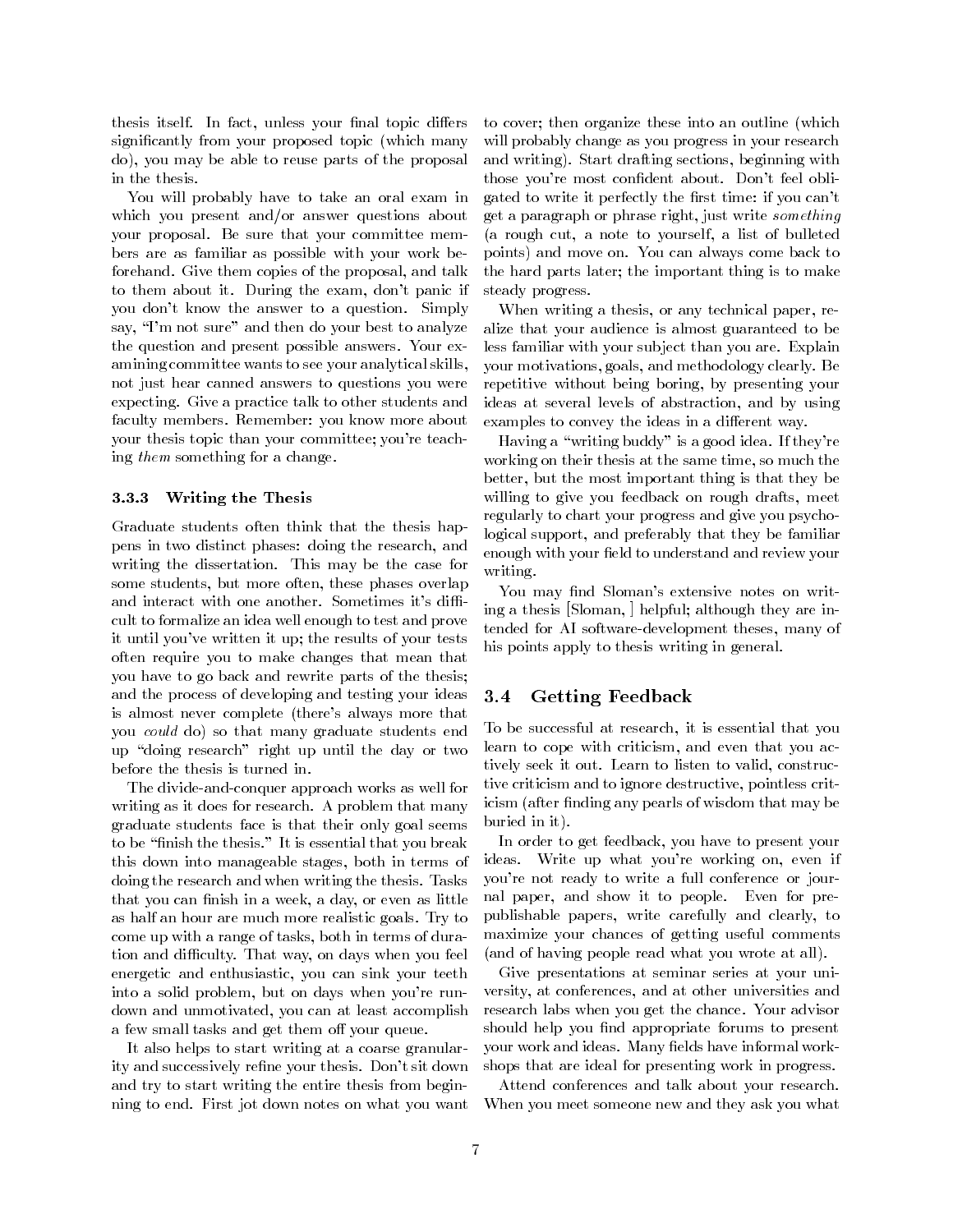you're working on, seize the opportunity. Don't just say "I'm doing my thesis on foobar applications of whatsis algorithms"  $-$  tell them as much as they're will be to the total to the total to the total to the total to the total to the total to the total to the total minute -minute and -minute summaries of your thesis ready at a moment's notice (but not memorized word-control word-collection to control to a cannot to speech

Talking to other people will help you to realize which aspects of your research are truly different and innovative, how your work fits into the current state of your field and where it's going, and which aspects of your work are harder to sell (and, therefore, which as pects you about to think more about we have passed you all

Giving feedback to other students and colleagues is useful for many reasons. First, it helps you to polish your critical skills, which are helpful both in understanding other people's work and in evaluating your own. Second, it helps you to build a network of people who will be your colleagues for years to come Finally, if you give useful feedback, those people will be more likely to make an effort to do the same for you

It will be helpful (to you and to the person whose paper youre reviewing to organize comments on a paper in descending order of abstraction: highlevel content-oriented comments mid-level stylistic and presentation comments and low-level nitpicky comments on syntax and grammar. Try to keep your comments constructive ("this would read better if you dened X before introducing Y before internal destructive and the consensus of the consensus of the consensus of the consensus of the consensus of the consensus of

You'll want to read a paper at least twice  $-$  once to get the basic ideas, then a second time to mark down comments High-level comments describing your overall impression of the paper, making suggestions for organization presentation and alternative approaches to try potential extensions and relevant references are generally the most useful and the hardest to give more in the comments are more appropriate and a for a paper that is being submitted for publication than for an unpublished paper such as a proposal or description of preliminary research.

See [Parberry, 1989] for more suggestions on reviewing papers

### 3.5 Getting Financial Support

Most graduate students (at least in the natural sciences, mais a source or monument support inter pays t their tuition and a small living stipend. Although nobody ever got rich being a graduate student, you probably won't starve either. Sources of funding in-

 faculty members research grant and teaching assisclude fellowships (from NSF, universisites, foundations government agencies and industry and industry and industry and industry and industry and industry and in support, research assistantships (i.e., money from a tantships. Kantrowitz and DiGennaro [1994] provide an extensive list of funding sources for math, science, and engineering graduate students

Start looking for money early Many schools arrange support in the form of an RA or TA position in the first year, but after that, you're on your own. Deadlines for applications vary, and if you miss one, you'll probably have to wait another year. After you apply, it can take six months or so to review the applications and several more months to actually start receiving money

 should be helping you to nd support or providing administrators and fellow graduate students about advantage of your status as a woman or minority if Ask faculty members (especially your advisor, who support out or his or her grant money (1 separtment available funding. Go to your university's fellowship office or its equivalent, and look through the listings in The Annual Register of Grant Support, The Grant Register, The Chronicle of Higher Education, and Foundation Grants to Individuals. Look into NSF grants there are several dierent programs Take you are one (this may be the only time when it actually is an advantage Most universities have fellowship programs that may be administered through individual departments or may be campus-wide

 ports and running experiments will give you a feel able, and go talk to professors whose work you nnu If you haven't yet begun actively doing research, getting an RA position from a faculty member may be a good way to become involved in a research project Working on an existing research project by maintaining or developing hardware or software, writing refor what it's like to do research  $-$  and you may even find a thesis topic. Ask around to see what's availinteresting

 youll be You may need to tailor your proposal to the For a research grant or fellowship, you will probably have to write a proposal, so the more you've thought about potential thesis topics, the better off interests and needs of the particular funding agency or program you're applying to, but stick to something you know about and are sincerely interested in

viewing your application may not be in the same elder may be be sure that your proposed solution will satisfy the Write for a general audience, since the people re-Emphasize your goals and why the project you propose to work on is important. Talk as much as you can about how you're going to solve the problem, and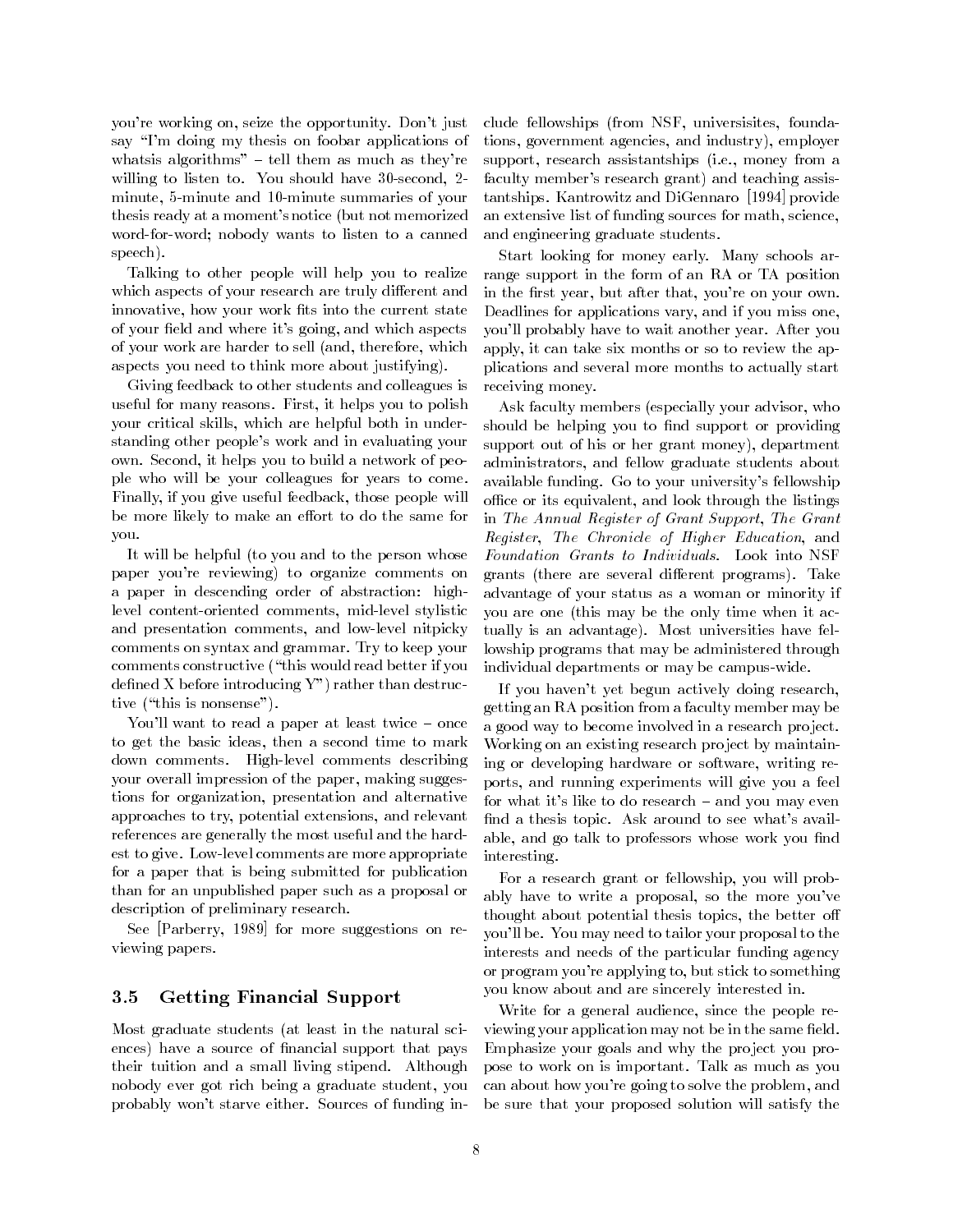goals you've set forth. Follow the rules for format, page layout and length, or your application may not even be reviewed.

# 4 Becoming Part of the Research Community

One of the most important things a graduate student should do is to become established as part of the research community Your advisor can help with this process by funding conference travel, encouraging you to publish research results early, collaborating on joint publications, introducing you to colleagues, and promoting your work

In turn, you can make yourself more visible by participating in conferences and workshops, publishing papers on your work and meeting and maintaining contact with colleagues

#### 4.1 Attending Conferences

Attending conferences and workshops is valuable whether you present a paper or not. Some of the reasons to do so are

- $\bullet\,$  You'll meet people and have a chance to discuss  $\,$ your ideas and to hear theirs
- $\bullet\,$  You'll get a good sense of what the current state  $\,$ of research is, and will learn more about how to write conference papers and give talks (sometimes by counterexample, we countered the countered problem in the countered problem in the countered problem in the countered problem in the counter of the counter of the counter of the counter of the counter of the count
- $\bullet$  You'll probably realize that your ideas are  $_{\rm H}$ more significant, relatively speaking, than you thought. A common reaction is "I could write a better paper than this

If you're giving a talk you'll gain even more visibility, and will have an opportunity to make an impression on other researchers. Some tips for preparing your talk to make this impression as positive as possible:

- $\bullet$  Give a practice talk, especially if you tend to get  $\hspace{0.1mm}$ stage fright. Be sure to invite people who will give you constructive, but useful, feedback.
- $\bullet$  Make sure your talk fits in the time slot allocated. There's nothing worse than a speaker who rushes through the last ten slides, or skips from the middle of the talk to the conclusion A good rule is to allocate - considered per slide, all stead age
- $\bullet$  It's better to be somewhat abstract than to get  $\hspace{0.1mm}$ bogged down in technical details  $-$  but be sure you give enough detail to make a convincing case Your paper should fill in the missing details, so that people can read it to get a more inunderstanding. Know your audience: you'll have to give more background to a general audience and more technical detail to audiences that are very familiar with the field of research you're discussing
- Use examples and pictures to illustrate and clarify your ideas
- $\bullet$  Learn by observation: try to imitate qualities of talks that you like, and avoid things that other speakers do that bother you
- $\bullet$  -Lalk about your ideas informally whenever you get the chance, so that the talk will come more naturally and, hopefully, you'll have a chance to respond to and think about questions that might get asked at the talk
- $\bullet$  -Make sure your slides are readable and as simple  $\hspace{0.1mm}$ as possible. Never put up a slide with tiny text and say "I know you can't read this, but..."
- $\bullet\;$  Iry to relax. Don't read from a script or wordfor-word from your slides and dont talk too fast Be confident: you know more about your work , than any one all the all than any order than a state of the state of the state of the state of the state of

r droof is a contained borne more eaglestions for organizing and presenting a talk directed at theoretical computer scientists

#### $4.2$ Publishing Papers

 it gives you a source of feedback from people who read your papers; it establishes you as a member of the line); and it forces you to clarify your ideas and to Publishing your ideas is important for several reasons the research community (useful for getting a job down fit them in the context of the current state of research in your field.

 The degree to which the papers content has to be extensively tested ideas are more appropriate for a There are two key properties of a good paper: significant content - original, important ideas that are well developed and tested  $-$  and good writing style. "significant" depends on where you're submitting it. Preliminary ideas and work in progress are more suitable for a workshop or symposium; well developed, journal. One way to decide where your paper should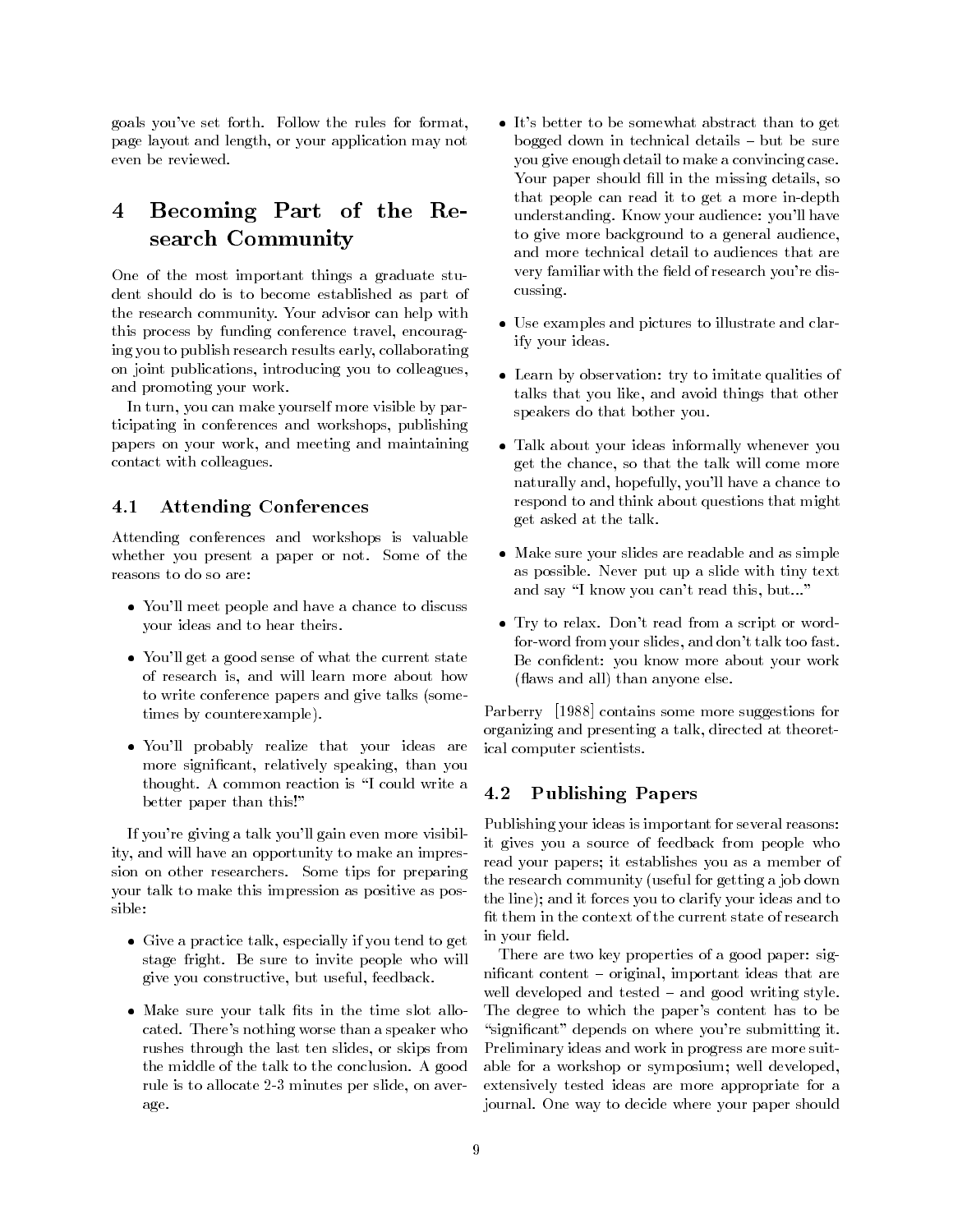be submitted is to read papers in potentially appropriate publications (last year's conference proceedings current journal issues and interesting the method is to be a strong through the strong strong strong through the strong strong strong strong strong strong strong strong strong strong strong strong strong strong strong show a draft or outline of the paper to your advisor or other colleagues and ask their advice

If you have a great idea, but present it poorly, your paper probably won't be accepted. Be sure you know what the point of the paper is, and state it clearly and repeatedly. The same goes for the key technical ideas. Don't make the reader work to figure out what's important – tell them explicitly. Otherwise, they might get it wrong, if they bother to finish reading the paper at all. State the problem you're adderssing, why it's important, how you're solving it, what results you have, how other researchers have addressed the same or similar problems, and why your method is different or better

Write for the audience that you expect to read the paper, just as you would plan a talk. Give more background for general audiences less background and more technical detail for specialized audiences Use a running exmaple if possible, especially if your paper is dense with equations and algorithms

Don't try to put every idea in your thesis into one conference paper. Break it down into pieces, or write one or two longer journal articles

As you rene your ideas you can re-publish in new forms, but be sure you're adding new material, not just rehashing the same ideas Some papers start as short workshop papers, evolve into conference papers, and eventually - with the addition of detailed empirical results or formal proofs - become journal articles. It's usually okay to publish the same or substantially similar papers in multiple workshops, but papers for conferences and journals generally have to be original, unpublished work.

It is critical that any paper you plan to submit be read by someone else first, if only to check for typos, grammatical errors, and style. A good reviewer will give you feedback on the organization and content of the paper as well as well as well as well as well as well as well as well as well as well as well as w tightly refereed the publication you're submitting to, the more trouble you should go to in order to have it pre-reviewed For a workshop paper having your advisor read it over (assuming you can convince them to do so is probably enough For a refereed conference, have one or two other graduate students read it as well. For a journal paper, you should probably find researchers who are active in the field, preferably at other institutions are give breadth it over the co and give you comments This is where the network of collecting the show that the show in the comes in the section of the section of the section of the section of the section of the section of the section of the section of the section of the section of the section of the handy

 per dont expect the same person even perhaps If you go through multiple revisions of a paespecially your advisor to keep reading new drafts You should only give a revised draft to your advisor or another reviewer if the paper has changed substantially and theyve said that theyre willing to re-read

 ing the reviewers comments Youll get more sub-If your paper is rejected, keep trying! Take the reviews to heart and try to rewrite the paper, addressstantial and useful reviews from journals than conferences or workshops. Often a journal paper will be returned for revisions; usually a conference paper will just be accepted or rejected outright. After reading the review the first time, put it aside. Come back to it later, reading the paper closely to decide whether the criticisms were valid and how you can address them

ther of these reasons, but because of politics: someally for some reason. This is all the more reason to You will often find that reviewers make criticisms that are o-target because they misinterpreted some aspect of your paper, or just because they're lazy. If so, don't let it get to you - just rewrite that part of your paper more clearly so that the same misunderstanding won't happen again. It's frustrating to have a paper rejected because of a misunderstanding, but at least it's something you can fix. On the other hand, criticisms of the content of the paper may require more substantial revisions - rethinking your ideas, running more tests, or redoing an analysis. (On the third hand, sometimes a paper is rejected for neibody on the reviewing committee dislikes your topic your advisor, your writing style, or even you persontry resubmitting to a different conference or journal!)

#### 4.3 Networking

 ing in graduate school is how to network Breaking One of the most important skills you should be learninto the research community requires attending conferences, meeting established researchers, and making yourself known. Networking is a learned skill, so you shouldn't expect to be an expert at it immediately; but it is also a skill that you can, and should, learn community

Just going to conferences and standing in the corner isn't enough. Especially if you're not normally an outgoing person, you have to make a conscious effort to meet and build relationships with other researchers. Presenting papers is a good way to do this, since people will often approach you to discuss your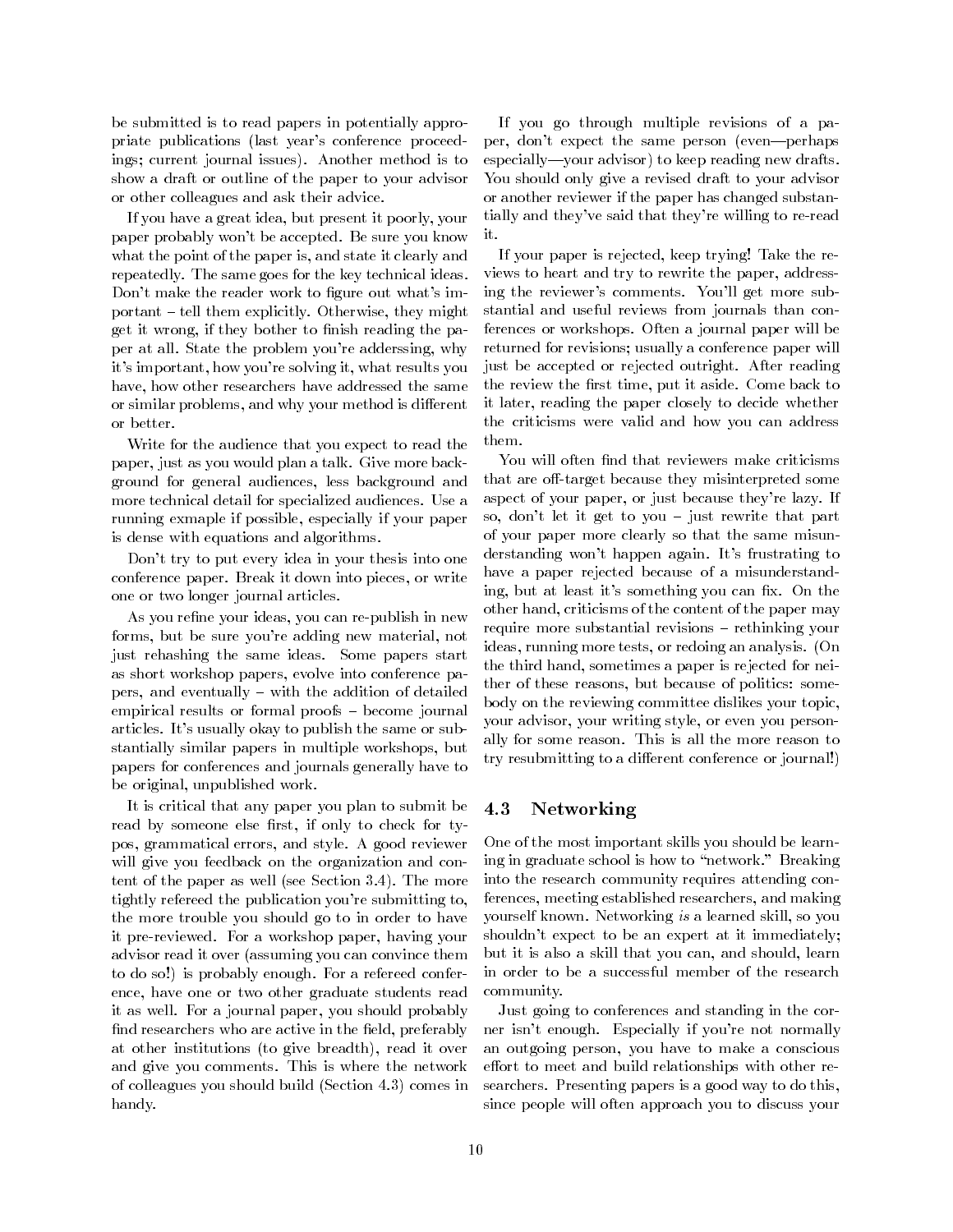presentation. Introducing yourself to people whose presentations you found interesting and asking a relevant question or describing related research you're doing, is also a good way to meet people. Sometimes it's easier to meet other graduate students than senior researchers—this is fine, since those graduate students will provide contacts to the senior people they know, and somebody they'll be senior people valuable. the self-construction  $\mathcal{A}$  as well as well as  $\mathcal{A}$  as well as  $\mathcal{A}$ 

You should talk about your research interests every chance you get. (But be sure to spend some time listening, too: you'll learn more this way, and people will feel that you that you that you that you that you the street that you the street that you the street that you the street that you the street that you the street that you the street that you the street that you the str Have summaries of your work of various lengths and levels of detail mentally prepared, so that you can answer the inevitable "So what are you working on?" intelligently and clearly. If someone expresses an interest in your work follow up Send them e-mail talking about new ideas or asking questions; send them drafts of papers; ask them for drafts of their papers and send them comments. (If you do this, they'll be sure to remember your, money commence cards with your e-mail address to conferences to help new acquaintances jog their memory

Maintain the relationships you form via e-mail and by re-establishing contact at each workshop or conference you attend. If you work at it, and use your initial acquaintances to meet new people, you'll find that your "network" grows rapidly. (Agre [1994] has some excellent suggestions for networking on the Internet

Sometimes these contacts will grow into opportunities to do collaborative research. Seize these opportunities: you will meet more people, often become exposed to new methods of doing research or new subfields within your research area, and the responsibility you feel towards your collaborator may give you more of an incentive to stay motivated and keep accomplishing something

Other professional activities can bring you into the research network as well: volunteer for program committees, send your resume to a book review editor, offer to give seminars at other universities, write conference and workshop papers and send them to people you've met or would like to meet, or organize a workshop on your subfield at a larger conference. Summer internships at research laboratories or even other universities are a good way to get an idea of what the "real world" of research is like, to meet more new colleagues, and to get a different perspective on research problems in your field.

Mentoring junior graduate students and undergraduates is a good investment in the long run (be-

 you feel useful and knowledgeable sides providing them a valuable service and making

 cially if you feel that you are isolated at your insti-Finding specific mentors can be very useful. Espetution having a colleague at another institution who can give you advice feedback on drafts of papers and suggestions for research directions can be extremely

## Advice for Advisors

 In order to be a good advisor you have to relate  $\Omega$  , those whom you feel most those whom you feel most those whose whom you feel most those whose whose whose whose whose whose whose whose whose whose whose whose whose whose whose whose whose whose whose whose whose w component with order with order  $\mathbf{r}$ to your graduate students as individuals, not just as anonymous research assistants or tickets to tenure and co-authored publications Work with all of your lems you're most excited about. Try to get to know your students personally and professionally. Help them to identify their strengths and weaknesses, to build on the former, and to work on overcoming the latter. Give them honest evaluations of their work and performance: don't just assume that they know how they're doing and what you think of them.

Read this paper and others like it with an eye towards discovering which aspects of the graduate experience your students may be having trouble with or may not realize the importance of. Try to see the experience from their perspective, which will be different for each student, because each student has a different background and different talents and goals.

The roles of an advisor include

- $\bullet$  Guiding students research: helping them to select a topic, write a research proposal, perform the research, evaluate it critically, and write the dissertation
- $\bullet\,$  Getting them involved in the wider research community: introducing them to colleagues, collaborating on research projects with them, funding conference travel, encouraging them to publish papers, nominating them for awards and prizes.
- $\bullet$  Finding financial support: providing research assistantships or helping them to find fellowships, and finding summer positions.
- $\bullet$  Finding a position after graduation: helping them to find and apply for postdoctoral positions, faculty positions, and/or jobs in industry; supporting their applications with strong recommendations; and helping them to make contacts.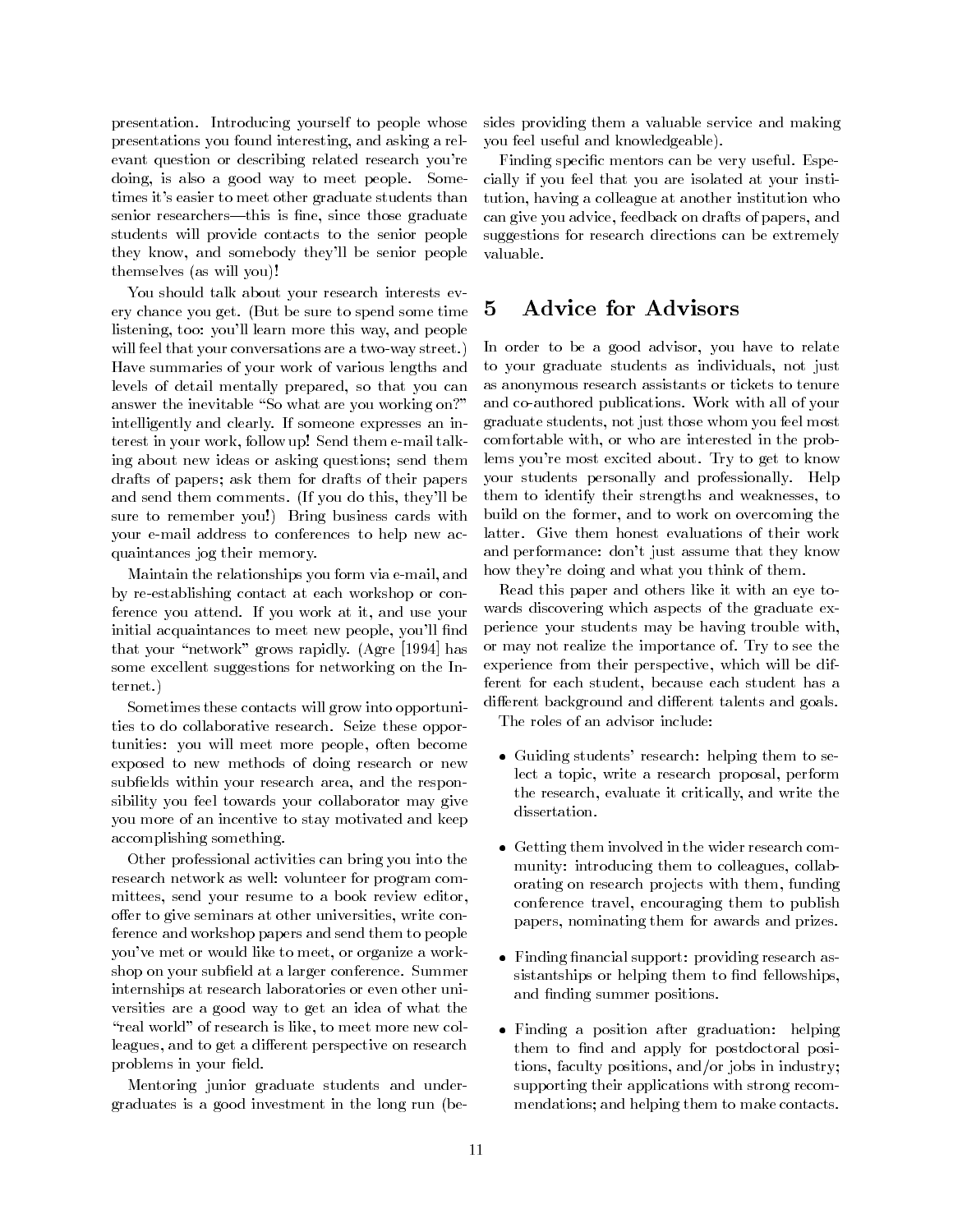Although guiding your students' research is normally viewed as the central task of an advisor, the other roles are also critical to their long-term success Section 4.3 contains advice for students on networking. You can help them in this process by funding and encouraging travel to conferences and paper publication, and by introducing them and talking about their research to colleagues. Nigel Ward's useful tips on what not to do are included as an appendix to this paper. A book that was suggested to me is [Phillips  $et al., 1994$ , but I haven't actually seen it so I can't recommend it personally

### 5.1 Interacting With Students

Especially for a new advisor, setting the right tone for student interactions is a difficult task. Different students respond best to different approaches  $-$  and, of course, different advisors have different personal styles. Some of the tradeoffs that have to be made in each advisor-student relationship are the student relationship are the student relationship are the student relationship are the student relationship are the student relationship are the student relationship are the studen

- $\bullet$  Amount of direction: self-directed/hands-off vs. spoon-feeding topics and research projects
- $\bullet\,$  Personal interactions and psychological support:  $\,$ do they want advice on career, family, and the like? Are you willing and able to give it, or to find someone else to advise them?
- $\bullet$  Amount and type of criticism: general directions  $\rightarrow$ vs. specific suggestions for improvement.
- $\bullet$  <code>Frequency of interaction: daily vs. once a</code> semester

It helps to establish regular meeting times and to discuss expectations (both yours and your students') about what can and should be accomplished during these meetings. Encourage them to develop relationships with other faculty members, students, and colleagues, to get a different perspective and to get feedback you may not be able to give

To improve the atmosphere of your interactions

- $\bullet$  Meet over lunch or coffee to make interactions more relaxed and less stressful
- $\bullet$  Strive to maintain an open, honest relationship. Respect your students as colleagues
- $\bullet$  lell them if you think they're asking for too  $\,$  . much or too little time or guidance

term and and both long-both long-both long-both longshort-term needs what show the students goals

 $\mathbf{A}$  the studient on the studient on the studient on the criteria for a for a for a for a for a for a for a for a for a form over the next few years be? Help your student identify ways that the two of you  $-$  as a team  $-$  can meet successful qualifying exam, thesis proposal, and dissertation. Help prepare the student for a future re-

In the short term, a good advisor will work with students to set priorities and to find a balance between doing research, reading, writing, satisfying TA and RA duties, publishing, and coursework. Although advisors may not be able to give advice on all administrative aspects of graduate school, they should at least know the appropriate people to refer students to for assistance with degree requirements funding, and so on.

When you meet with your students, pay attention to them. Try to help them to identify their interests, concerns, and goals, not just how they can meet what you see as good interests, concerns, and goals. Know what they're working on, and what you discussed last time. Take notes during meetings and review them if you have to

Give them productive feedback, not just a noncommittal "ok, sure" or a destructive "why on earth do you want to do that?" Remember that your students are still learning. If you tell them that a problem they're interested in has already been explored by Professor X, make sure you follow up with a reference that they have access to, and a discussion as to whether the problem remains a worthwhile area to work on, or whether there are new open issues raised by Professor X's work, at the next meeting.

When reviewing a student's paper or proposal, write comments on the paper itself: verbal comments aren't as useful. Give the feedback promptly, or it won't be much help. See the section on feedback  $S$  such a suggestions about  $\mathcal{A}$  about  $\mathcal{A}$  about  $\mathcal{A}$  about  $\mathcal{A}$  about  $\mathcal{A}$ ments. Don't just wait until they hand you something to read insist on written drafts of proposals papers etc Help them develop their rough ideas into publishable papers Give them specic concrete suggestions for what to do next, especially if they seem to be floundering or making little progress.

Advisor-student relationships can break down if the advisor is setting goals that are too high or too low, or if the advisor is exploiting the student to meet the advisor's needs (getting a promotion, increasing the advisor's publication record, doing the advisor's research the students Fortunately the students Fortunately the students Fortunately the students Fortunately t dent's needs and the advisor's needs in most of these cases are not conflicting.

Encourage your students to choose a topic that you're both interested in and that you're knowl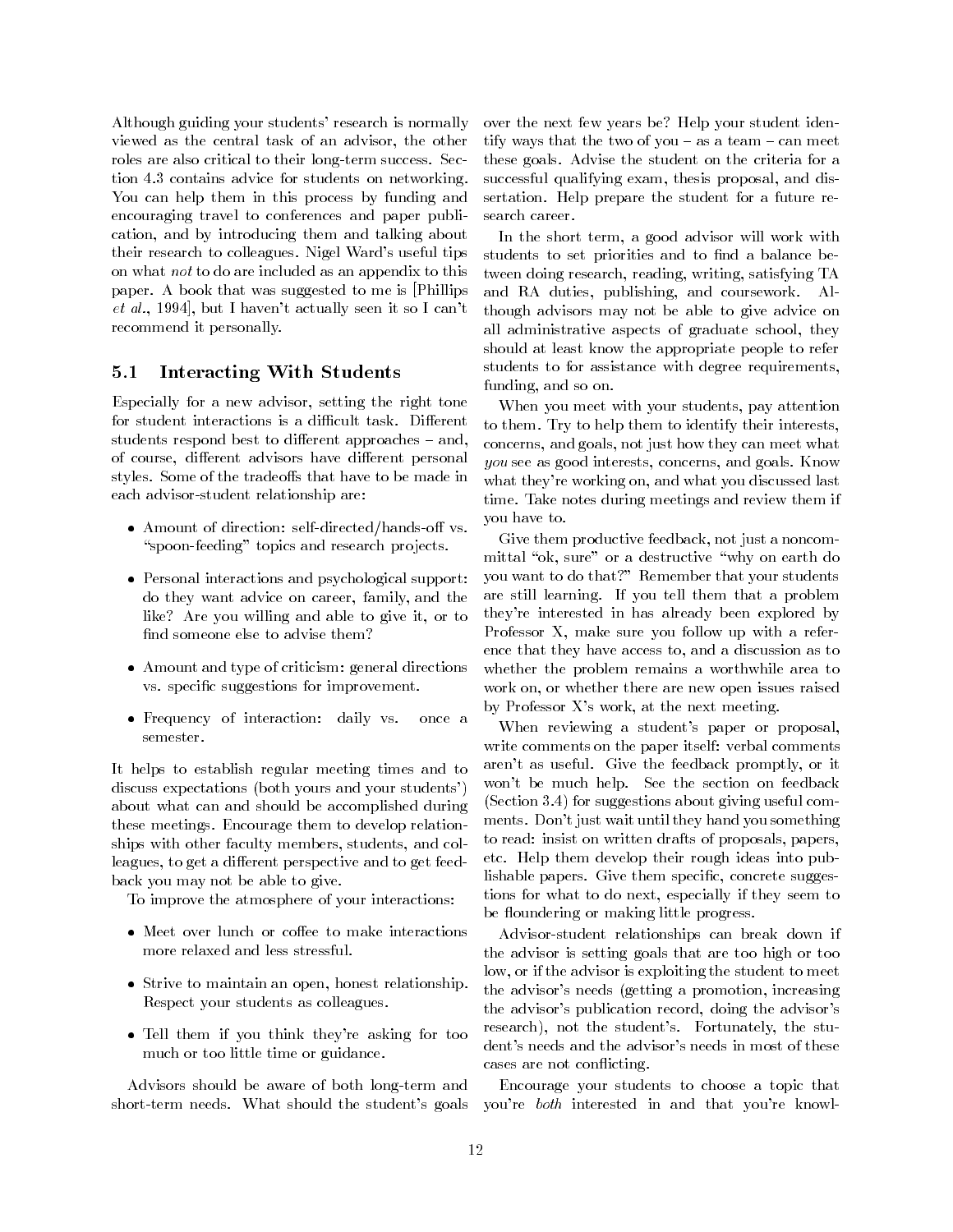edgeable about (or very interested in learning more about the sure that they have the appropriate the appropriate the appropriate the appropriate the appropriate background to understand the problem, and that the methodology and solution they identify are appropriate and realistic. Give them pointers to useful references and help them find them (this can be a mysterious dicult process for graduate students Make sure they're aware of other researchers and labs who are doing similar work, and if possible, arrange for them to visit these labs or meet the researchers at seminars or conferences

Women faculty often feel obligated to mentor every woman student in the department, attend every committee meeting, and get involved in every debate, whether they want to or not. While you can't solve all of the problems in the world, you can at least make a difference by giving other women (and men. for that matter the sense that you do care and that you think women's issues are important, even if you dont have time or the inclination to get involved with every problem

#### 5.2 Social Aspects of Advising

The relationships you develop with your students will vary. With some, the relationship will be purely professional; with others, you may become closer friends. As an advisor it is your responsibility to ensure that your position of authority over the student is never abused. As mentioned previously, graduate students should not be used as a means to a promotion or a better publication record. These will be side effects of good work in conjunction with your students but should not be the goal of your relationship

Becasue you are in a position of authority over your students, you must make sure that you both know where the boundaries are. For example, getting a student to help you move some furniture is usually quite easy if you're doing a good job as an advisor, since they feel indebted to you for your advice and support. This isn't a problem in and of itself. However, using explicit or implicit threats to force the student to help you out is a severe violation of professional ethics. Your students are also your colleagues, and should be treated as such A good question to ask yourself before asking a student for a favor is whether you would feel confortable asking the head of your department for the same favor If the answer to this question is "no," then you may be exploiting your position and abusing your relationship and you should seriously reconsider your motivations and behavior

In my opinion, it is never appropriate to develop an

not only would this begin this begin that the above a clear case of sexual case of sexual case of sexual case o harassment but your judgment about the students of the students of the students of the students of the students professional life cannot be objectively separated from intimate relationship with one of your own students If this should happen, you should not continue to advise them (whether the relationship continues or personal feelings in a close relationship

Dating students (or even asking them out where the implication of a romantic relationship may exist is a bad idea, even if the student is not one of your advisees They are bound to feel intimidated and uncomfortable, and at many universities this violates the sexual harassment policy

Read your university's policy on harassment, and err on the side of conservatism when in doubt, for your sake and the student's.

## All Work and No Play

 and that its important for your mental and physical Finding a balance between work, play, and other activities isn't easy. Different people will give you very different advice. Some people say you should be spending eighty or ninety percent of your waking hours working on your thesis. Others (myself included that the think that the think that the think that the think the think that the think the think the think the think the think the think the think the think the think the think the think the think the think the think health to have other active interests

If you have a family, you will have to balance your priorities even more carefully. Graduate school isn't worth risking your personal relationships over; be sure that you save time and energy to focus on the people who matter to you

One of the keys to balancing your life is to develop a schedule that's more or less consistent. You may decide that you will only work during the days, and that evenings are for your hobbies Or you might decide that afternoons are for socializing and exercising, and work late at night. I decided very early on in graduate school that weekends were for me, not for my thesis, and I think it helped me to stay sane.

when they re-miniming up their coursework and trying schedule regular activities (rehearsals, tennis ressons) Many graduate students hit the doldrums around the end of the second or beginning of the third year to focus in on a thesis topic. Sometimes this process can take quite a while. Try to find useful, enjoyable activities that can take your mind off of the thesis. Sing in a choir, learn a foreign language, study the history of ancient Greece, garden, or knit. If you you will probably find it easier to avoid drifting aimlessly from day to day

In the final push to finish your thesis, though, you will almost certainly have less time for social activi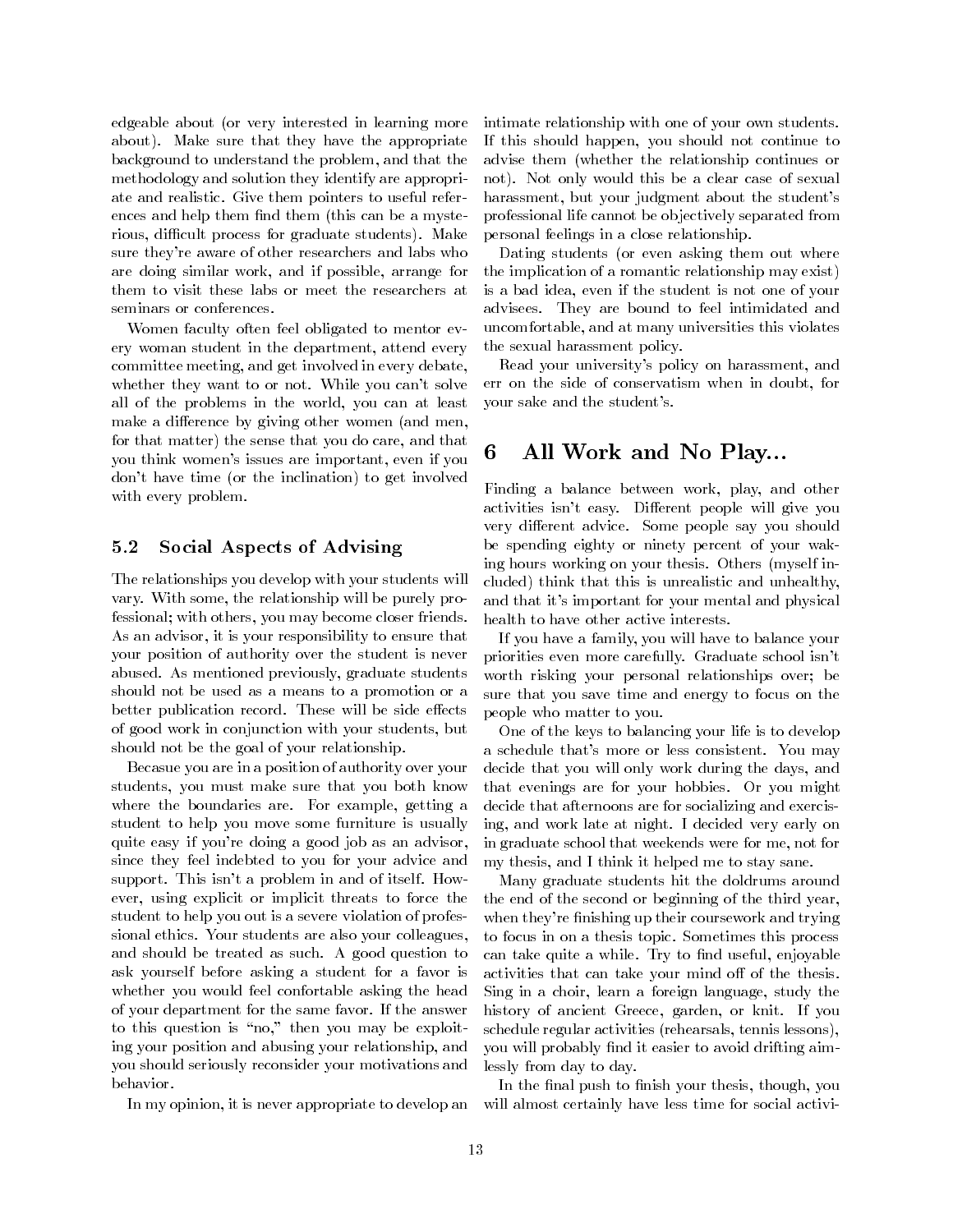ties than you used to Your friends may start to make you feel guilty, whether they intend to or not. Warn them in advance that you expect to turn down lots of invitations, and it's nothing personal - but you need to focus on your thesis for a while. Then you'll be all done and free as a bird! (Until the next phase of your life starts...)

## $\overline{7}$

Although this paper started out from a discussion about the problems women face in graduate school it has evolved into something that I think is relevant for everyone, not just women. This is not to say, however, that there aren't special problems faced by women.

In many cases, women and men face the same obstacles in graduate school, but react differently to them. For women, the additional factors that are sometimes , and more include present include included in low self-esteem harassment and discrimination unusual time pressures arising from family responsibilities, lack of a support network, and lack of relevant experience. Having an unsupportive advisor can thus become much more of a problem for women than for men. I hope that to some extent, this paper will help both women and advisors of women to provide the supportive, positive environment that all graduate students deserve

Part of the reason that I changed the focus of the paper is that there have been many articles written recently on the subject of women scientists and women graduate students. These include [Spertus, 1992, Toth, 1988, Hall and Sandler, b, Hall and Sandler, c, Hall and Sandler, a, Sandler and Hall, 1986, NSF, 1989, Leveson, 1989, Strok, 1992. McKay [1988] talks about issues relevant for minority  $9$ faculty members, many of which pertain to minority graduate students. The *systers* mailing list is an electronic resource for women in computer science; send e-mail to systers-requestpadeccom for more information

## On Finishing

Despite how difficult graduate school can be at times, the benefits are significant. Of course, you'll learn useful professional skills like doing research, formulating problems and critically evaluating alternative solutions giving written and oral presentations of your work, and interacting with other researchers. But graduate school—and in particular the process of formulating, researching, and writing a dissertationgives you confidence in your ability to tackle hard problems and to become an expert in a new field. A fellow Ph.D. put it much better than I can:

...it isn't just that I can write technical things and I can talk to other researchers with confidence  $\equiv$  I can talk to almost any authority figure with confidence. Partly this is because I now know what it is to be an expert in something, and although I respect other peoples' expertise in their areas of specialization, I also know that I'm just as respectively and they well and they were also they more so than I. I also think I can write about other things/in other areas, provided I've done my homework and learned the area I feel EMPOWERED!!! And I would never have gotten this from a CS programming job or even a masters degree

 you at loose ends what will you do with your week-Of course, there are also the incalculable benefits of finishing the dissertation. Even though it can leave ends, now that you no longer have to work on your thesis of the feeling of euphoria height-there are a few and the feeling of euphoria height-the-theened by exhaustion, when you finally hand in your thesis As the person quoted above put it

I think an oft-noted bad thing about nishing is adjusting to no longer having a long term ever-elusive goal But now that ve months have gone by, I find I'm much more efficient in my work because I no longer have that awful weight hanging by a thread over my head, and am much happier, more relaxed more light-hearted

# Conclusions

In addition to the papers I have cited directly in the article I found a variety of other resources to be useful, and have included them in the References section.

The UC Berkeley *Graduate* is a newsletter published by the UC Berkeley Graduate Division with articles of general interest to graduate students I found this publication very informative both during graduate school and while writing this article A number of particularly interesting articles are included in the References section

Chapman, 1900], give general advice on graduate  $\alpha$ nd  $\beta$ hriver, 1999,  $\alpha$ Several articles ([Bundy *et al.*, 1986, Bental, 1992. school and doing research. Guidelines and suggestions for reviewing papers are given in [Smith, 1990]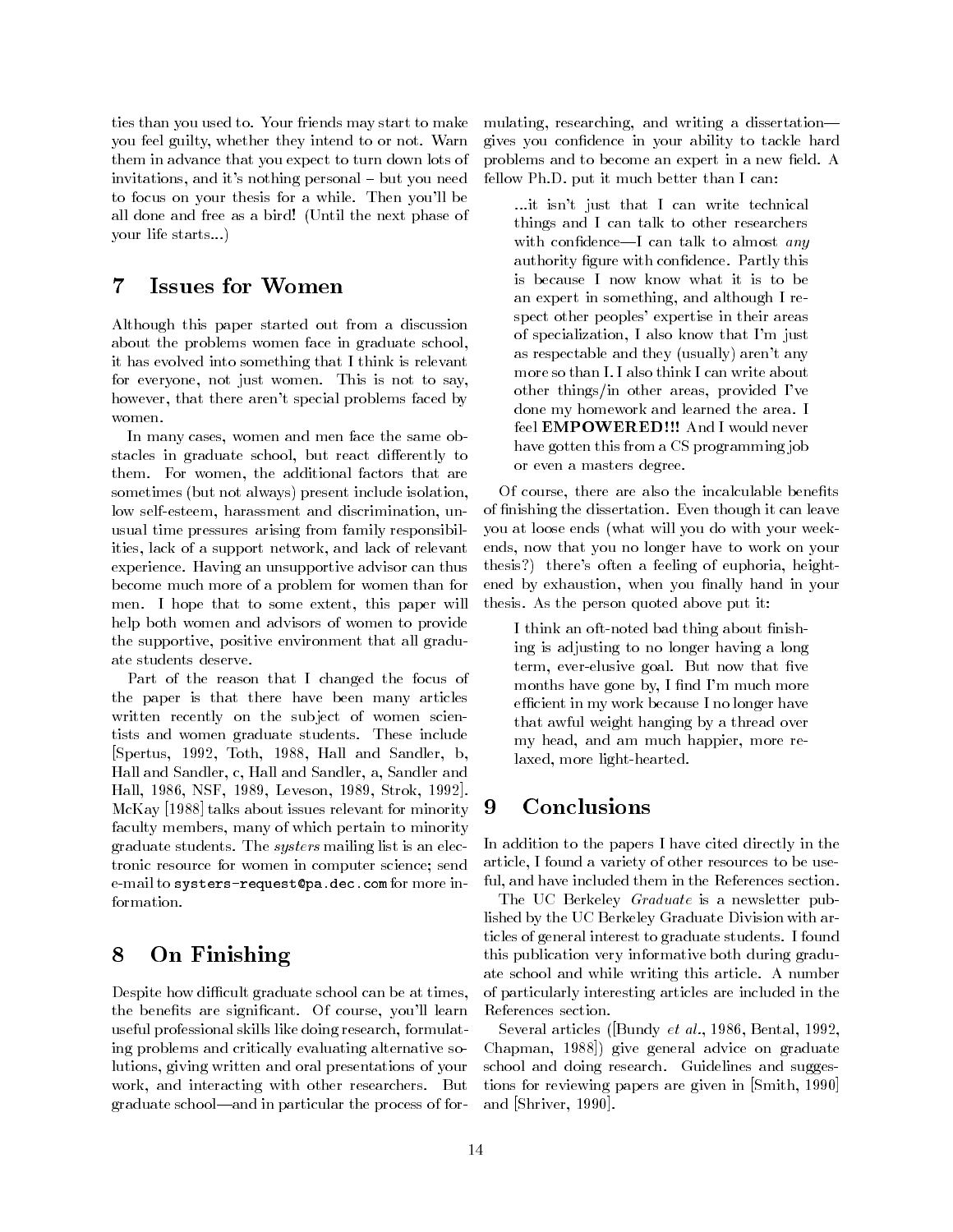A number of articles on writing proposals and successfully applying for research grants are available (Somerville, 1982, White, 1983, White, 1975, Benefee, for equipment to hear to prepare for the job search during graduate school, is the topic of [Feibelman, 1993].

Graduate school is not an easy process, and too many students are thwarted and intimidated by unsupportive or unskilled advisors, lack of knowledge about what graduate school is all about, inflexible bureaucracies, and a myriad of other obstacles. I have tried to give advice that graduate students and caring advisors can use to lessen some of these obstacles.

# Acknowledgements

I would like to thank Susan Epstein, Diana Gordon, and Devika Subramanian for the original discussion that led to writing this paper. Many people provided useful feedback on an earlier draft that was circulated on the Internet, especially Mark Kantrowitz, John W. Buchanan (who suggested the idea and wrote the original draft for Section and Marti Hearst I gracefully acknowledge defeat with respect to the original title (it was supposed to be "How to be a Good { Graduate Student / Advisor }," but was too often misinterpreted as "How to be a Good (Graduate Student and the Student Sodern Sodern Sodern Sodern Sodern Sodern Sodern Sodern Sodern Sodern Sodern Soder for the first half of the new title. Any deficiencies remaining in the paper are entirely my fault

### How to be a Terrible Thesis  $\mathbf{A}$ Advisor

### by Nigel Ward (a young faculty member and advisor who hopes others can learn from his mistakes) mistakes

- Assign students thesis topics based on the section headings in your grant proposal, or on the boxes of the flowchart for your master plan.
- $\bullet\,$  When someone brings up a research paper, tell  $\,$ anecdotes about the author, his or her advisor, and his or her colleagues This will impress students that who you know is more important than what you do
- $\bullet$  When laying out your laboratory, give first priority to minimizing the cost of cable, last priority to good workplaces for students, and no priority to fostering interaction among students
- $\bullet\,$  Kead your students' papers at most once.  $\,$
- $\bullet$  When honest differences of opinion arise, paper them over with words. For example, say "well, we could talk about this forever, but I think we're all working towards the same basic idea, let's call it a 'neologistic/noetic knowledge representation'. Now let's move on."
- $\bullet$  -Kegarding other schools of thought, make sure students know just enough to be able to point out the "fatal flaws" in each, and so can be good foot soldiers in the crusade for your own approach. A useful phrase is "why do you want to waste your time reading that?"
- $\bullet\,$  Never visit the laboratory; learn about students'  $\,$ work only from what they tell you
- $\bullet$  Define your research aims with catch phrases ("dynamic X," "emergent Y," "the Z problem," et al. et al. et al. et al. et al. et al. et al. et al. et al. et al. et al. et al. et al. et al. et al. et a
- $\bullet\,$  Have students handle computer system administration, and let them think it counts as research. tration and let the maximum and let the maximum and let the maximum and let the maximum and let the maximum an
- $\bullet\,$  Mumble.
- Assign older students to guide the younger ones
- $\bullet\,$  Involve students in decision-making for unimportant things. For example, you can easily while away an hour of seminar deciding who should be discussion leader for what chapter of the reading
- $\bullet$  Share your most trivial thoughts with your students. Better yet, bring them up as seminar discussion topics ("in the shower this morning, it struck me that whitespace is really important Let's think about whitespace from an AI perspectrum and the contract of the contract of the contract of the contract of the contract of the contract of the contract of the contract of the contract of the contract of the contract of the contract of the contract of t
- $\bullet\,$  Avoid conflicts with your students; in particular, don't be too demanding.
- $\bullet$  If a student reveals that he is confused about what counts as meaningful research, ridicule him.
- $\bullet$  lake no interest in what courses your students are taking
- $\bullet$  Pick up ideas from going to conferences, then bring them up in seminar without explaining from whom you got them or explaining the context in which they arose
- $\bullet$  Plan for research seminars to last at least two hours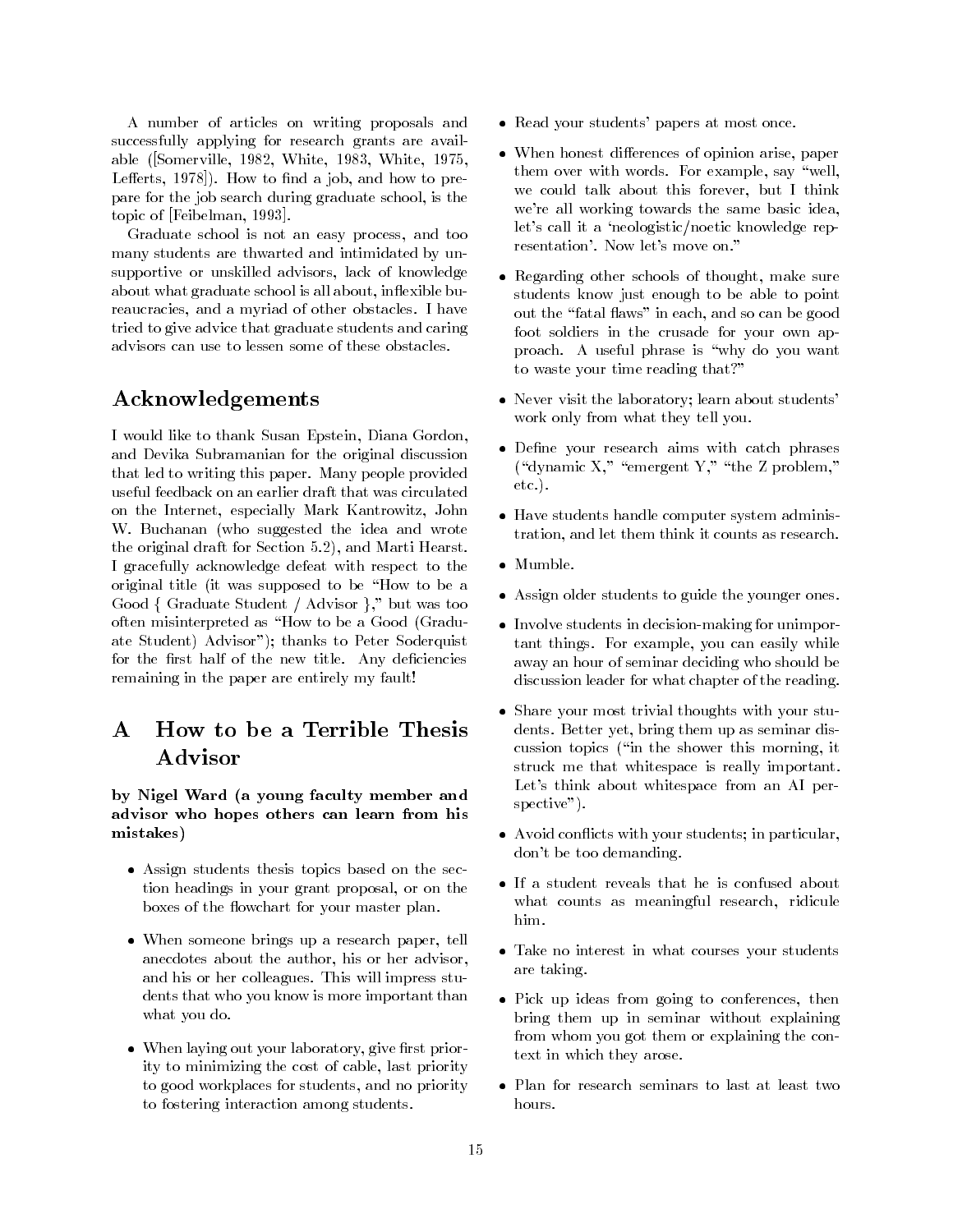- $\bullet\,$  Avoid meeting with students individually. Do all advising out in public, at seminars.
- Never go near the laboratory in the evenings or on weekends
- $\bullet$  Always come unprepared for seminars; you're  $\parallel$ smart enough to fake it
- $\bullet$  Never do any programming yourself. After all, you went through that once, and now you're an ideas man or woman
- Let your students see you rushing to meet dead-
- $\bullet$  Avoid critical discussions of research strategy. A  $\qquad$ useful phrase is "We'll do it this way. Why? Because I'm the professor and you're a student."
- $\bullet$  Expect nothing much from your students, and subtly let them know this
- $\bullet$  Give all your students the same research topic,  $\hspace{0.1mm}$ but with slightly different names. If this is the same topic as your own dissertation topic, all the better
- $\bullet$  Let your students see your grant proposals and  $\parallel$ learn the art of doublethink.
- $\bullet$  Enforce disciplinary boundaries. For example, say, "that sounds like the sort of thing that people in software engineering would work on so let's leave that topic alone," or "why do you want to worry about that? that's a software engineering issue
- Never suggest your students contact other professors or other researchers
- $\bullet$  Let your students submit articles to third-rate journals
- $\bullet$  If a student's work is not giving the results expected, belittle her.
- Encourage your students to work on fashionable problems
- State your opinions loudly and frequently so your students know what to write in their theses

### References

- [Agre, 1982] Philip E. Agre. What to read: A biased guide to AI literacy for the beginner. Technical Report Working Paper 239, MIT AI Lab, November 1982.
- [Agre 1994] Phil Agre. Networking on the network, 1994. Available via mosaic -as  $http://www.cs.indiana.edu/HTMLit/net$ working.on.net.html; or send a message to rre-requests with the subject with the subject lines. The subject lines 'archive send network'.
- [Bental, 1992] Diana Bental. Thesis prevention: Advice to PhD supervisors. AISB Quarterly No. 80  $(Newsletter of the Society for the Study of Artificial)$ Intelligence and Simulation of Behaviour), pages 58-60, Summer 1992. (Published under the alias . The Siblings of Perpetual Prototyping of Perpetual Prototypings of Perpetual Prototyping of Perpetual Prototyping
- [Bundy et al., 1986] Alan Bundy, Ben du Boulay, Jim Howe, and Gordon Plotkin. The researchers' bible. Technical Report DAI Teaching Paper No. 4. Dept. of Artificial Intelligence, University of Edinburgh, September 1986.
- [Chapman, 1988] David Chapman. How to do research at the MIT AI lab. Technical Report AI Working Paper 316, MIT, October 1988.
- [Division, 1986a] UC Berkeley Graduate Division. Finding money for dissertation research/writing. The Graduate II is the Graduate II is the Graduate II is the Graduate II is the Graduate II is the Graduate II
- [Division, 1986b] UC Berkeley Graduate Division. Studying for the qualifying exam. The Graduate, II Fall
- $D$ ivision, 1900t $\cup$  OC Deficity Graduate Division. where the Graduate II is the Graduate II in the Graduate II is the Graduate II is the Graduate II is the Graduate II is the Graduate II is the Graduate II is the Graduate II is the Graduate II is the Graduate II is the Gr 1986.
- [Division, 1987a] UC Berkeley Graduate Division. Interviewing for a faculty position. The Graduate, III Fall
- [Division, 1987b] UC Berkeley Graduate Division. The making of a successful proposal. The Graduate III di manda di sensita della contratta della contratta della contratta della contratta di un contratto d
- [Division, 1988] UC Berkeley Graduate Division. Choosing your thesis or dissertation topic. The Graduate IV and the IV and IV and IV and IV and IV and IV and IV and IV and IV and IV and IV and IV and IV and
- [Division, 1989] UC Berkeley Graduate Division. Beating the isolation blues The Graduate V  Spring 1989.